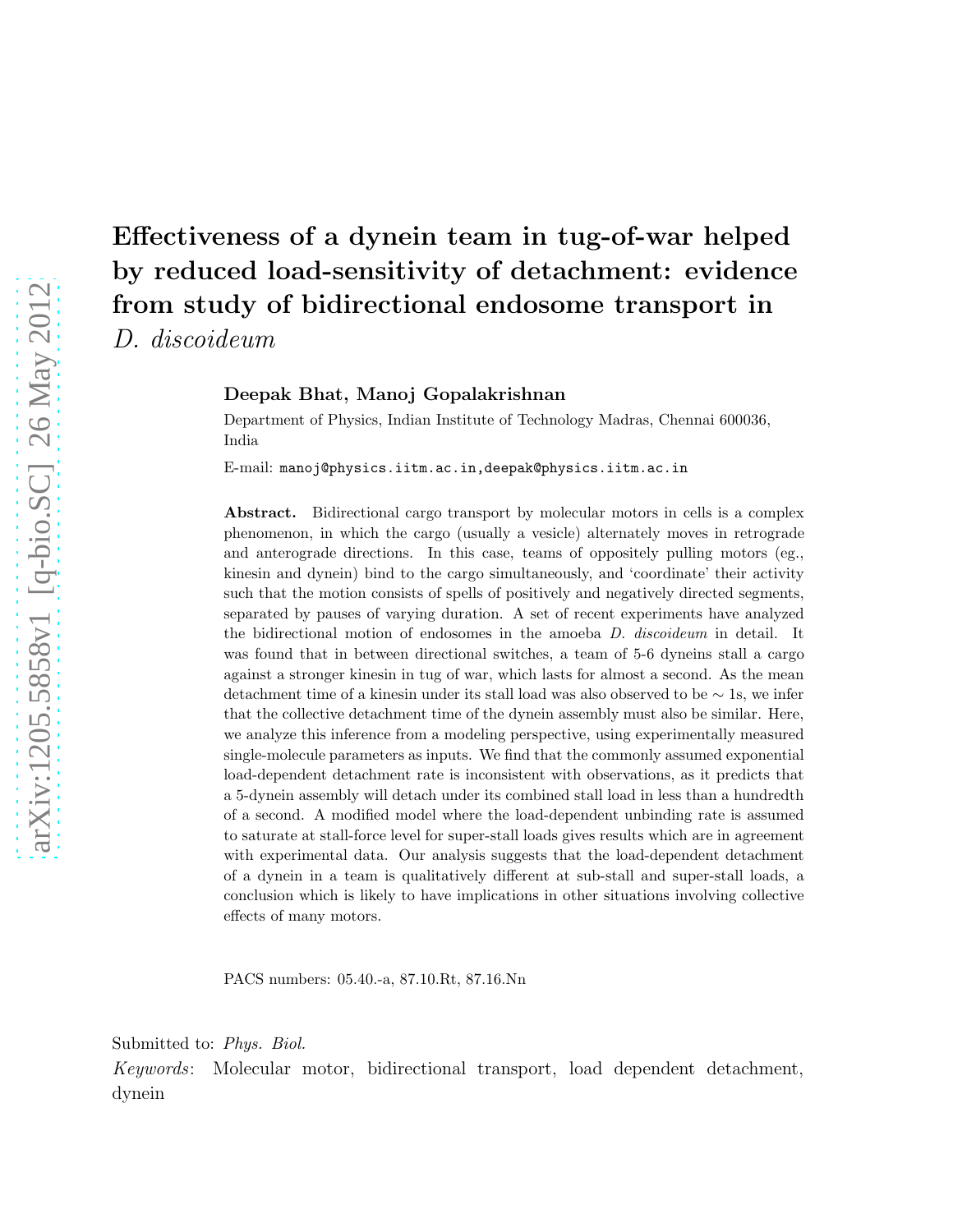## 1. Introduction:

Active cellular transport is made possible by ATP-consuming motor-proteins, i.e., kinesin, dynein and myosin which walk on the polar cytoskeletal filaments. Kinesin and Dynein are microtubule-associated motors while myosin is actin-based. The directionality of motor motion is derived from the structural polarity of the corresponding filament and the irreversibility of ATP hydrolysis reaction which powers the motion. Dynein is involved in minus directed (towards center of the cell) transport where as, kinesin shows plus (towards periphery of the cell) directed motion on microtubules. Both kinesin and dynein are involved in transport of intracellular vesicles and other cargoes. Many intracellular cargoes are known to move in a bidirectional fashion, where the direction of motion is reversed typically every few seconds (reviewed in [\[1,](#page-18-0) [2\]](#page-18-1)). Examples of such cargoes include mitochondria, pigment granules, endosomes and viruses. Bidirectional motion results from competition between oppositely pulling motors, which bind the same cargo. Two mechanisms have been envisaged in this context, both of which can cause bidirectional motion, i.e., (a) tug of war and (b) reciprocal coordination. In the first case, motors actively pull against each other, leading to tug of war (TOW) situations. When one team wins (by enhancing detachment of the opposite team), it moves the cargo in its direction, until one or more of the other motors bind. In the second case, a pre-existing regulatory protein complex is assumed to mediate the motor-filament interaction, which switches on and switches off the plus and minus-directed motors alternately. Several candidates have been proposed to perform the role of such a complex, eg. Klar and dynactin[\[2\]](#page-18-1).

Recently, Soppina et al [\[3\]](#page-18-2) reported a series of in vivo and in vitro experiments with endosomes in the amoeba *Dictyostelium discoideum* (henceforth, simply *Dictyostelium*). The observed endosome motion was bidirectional, and showed three distinct phases, including positively and negatively directed unidirectional motion and a TOW phase where the cargo stalled as a result of being pulled in both directions by motor teams exerting approximately equal force (although a small negatively directed velocity of a few nm/s was observed in this phase, indicating that one motor team was slightly stronger than the other). The endosome was also observed to undergo fission in some of the TOW situations, which suggests a new functional role for the bidirectional transport.

Detailed analysis using optical trapping suggested that an endosome is transported by one kinesin and 5-6 cytoplasmic dyneins. It was determined that the stall force of the kinesin is 5.5 pN, while that for dynein is 1.1 pN, showing that the kinesin is almost 5 times stronger than a single dynein. Furthermore, the motors were found to have very different tenacity: under stall load, it was determined that the kinesin would detach in a time scale of about 1 second. Since the mean duration of the TOW was also close to 1 second, it is necessary that the opposing team of dyneins do not detach faster (as then the TOW would end sooner, and preferentially in favor of kinesin). The mean detachment time of a single dynein under an opposing load equal to its stall force was determined to be only about 0.2 seconds. Therefore, it is important to ensure that,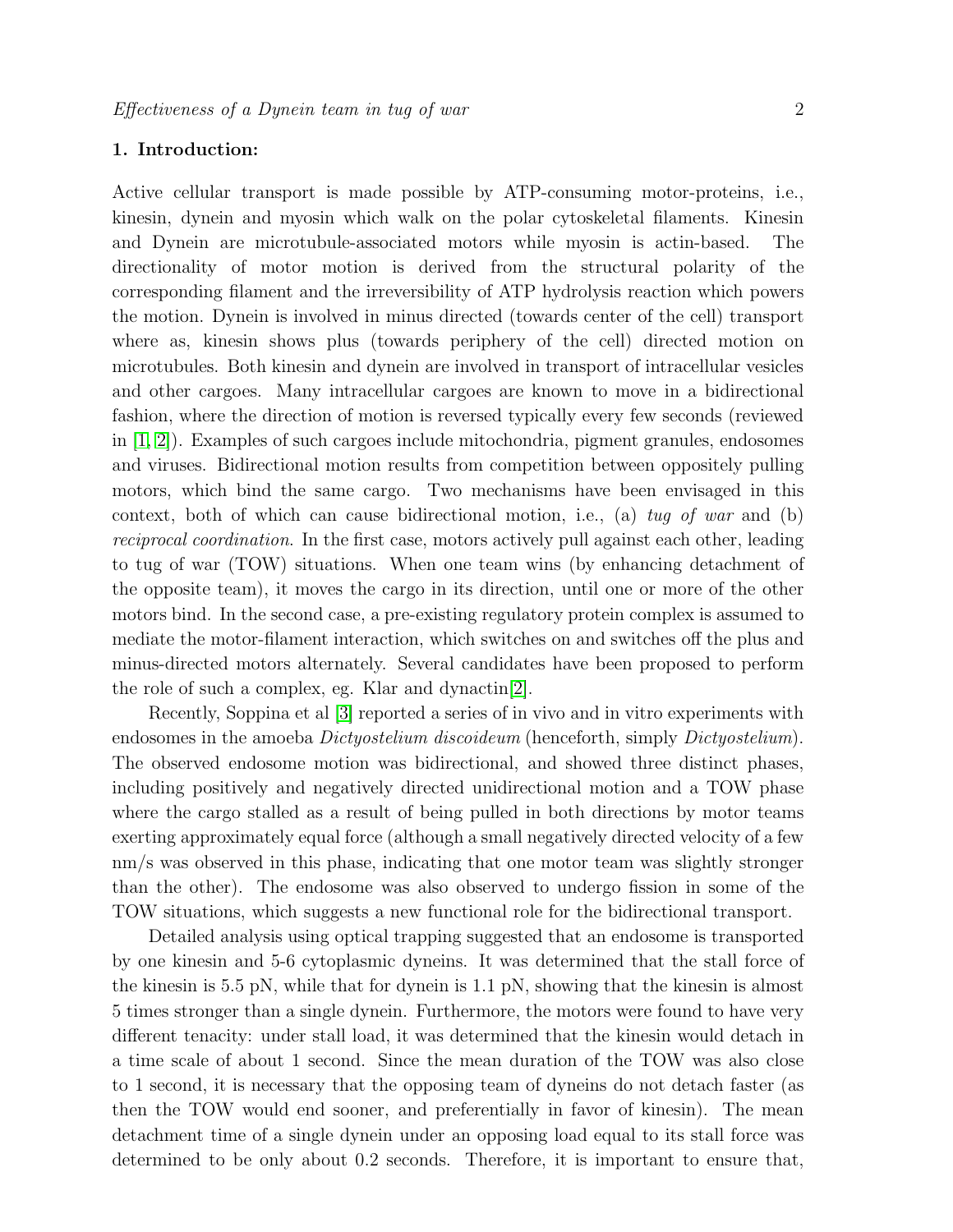as the number of dyneins in the team is increased, the mean detachment time under the (combined) stall load (later referred to as the stall time) also increases, so that a team of 5-6 dyneins is an effective competitor against a strong, tenacious kinesin. The relationship between the stall time of a motor assembly and the number of motors is far from obvious, though. As we show in a later section, in the context of the present experiments, increase of stall time with motor number requires that the detachment rate, which normally increases under opposing load, saturates (or possibly increases much slower than exponential) at super-stall loads. We will show that this conjecture is consistent with the endosomal bidirectional transport data reported in[\[3\]](#page-18-2) and the human adenovirus transport data reported in[\[4\]](#page-18-3).

From a more general perspective, to what extent the properties of a multiple-motor assembly may be deduced from the physical parameters that characterize the individual motors, is a question that merits attention. Recent experimental observations have thrown up many surprises, such as a cargo carried by two motors does not necessarily travel longer on a filament without detachment compared to one motor in vivo[\[5\]](#page-18-4). Computational modeling of multiple motor systems with built-in interaction between motors has predicted sub-additive stall forces[\[6\]](#page-18-5). These results indicate that the different motors working in a team likely interact with each other. However, such interactions are difficult to model directly owing to the complex structure of motor proteins. Therefore, an indirect way to deduce information about motor-motor interactions would be to compare the predictions of simple in silico motor models (where direct interactions are deemed absent) with experimental results.

A recent interesting paper by Kunwar et. al.[\[7\]](#page-18-6) has reported experimental and modeling studies of bidirectional transport of lipid droplets in Drosophila embryos. In this work, the authors attempted to fit the experimentally observed parameters of transport, like the mean pause duration, frequency of pauses and the statistics of the unidirectional run lengths to predictions from a tug-of-war model. The authors used both a 'mean-field' TOW model (as in, eg.,  $[8, 9]$  $[8, 9]$ ) where same-polarity motors share opposing load equally, as well as a more sophisticated model where load-sharing is stochastic and uneven[\[6\]](#page-18-5). It is reported that neither of these models agree quantitatively with the in vivo experiments, suggesting that further regulatory mechanisms may be in place to regulate the transport. Interestingly, in vitro bead experiments also showed that the detachment rate of dynein as a function of opposing force is non-monotonic, with a peak around 2pN and possibly saturating at very high loads (up to 10pN), in disagreement with the commonly used exponential detachment rate. It was also noted that the disagreement with experimental data would be worse if the exponential detachment rate is used, instead of the non-monotonic, experimentally determined curve.

In this paper, we report a detailed analysis of the bidirectional endosome transport data reported in Soppina et. al. The individual single molecule parameters are extracted from in vitro data reported in the same paper. These parameters are then used to simulate the bidirectional endosome transport in silico, using the stochastic model first introduced in Müller et. al.  $[8, 9]$  $[8, 9]$ , which itself is based on the earlier work by Klumpp and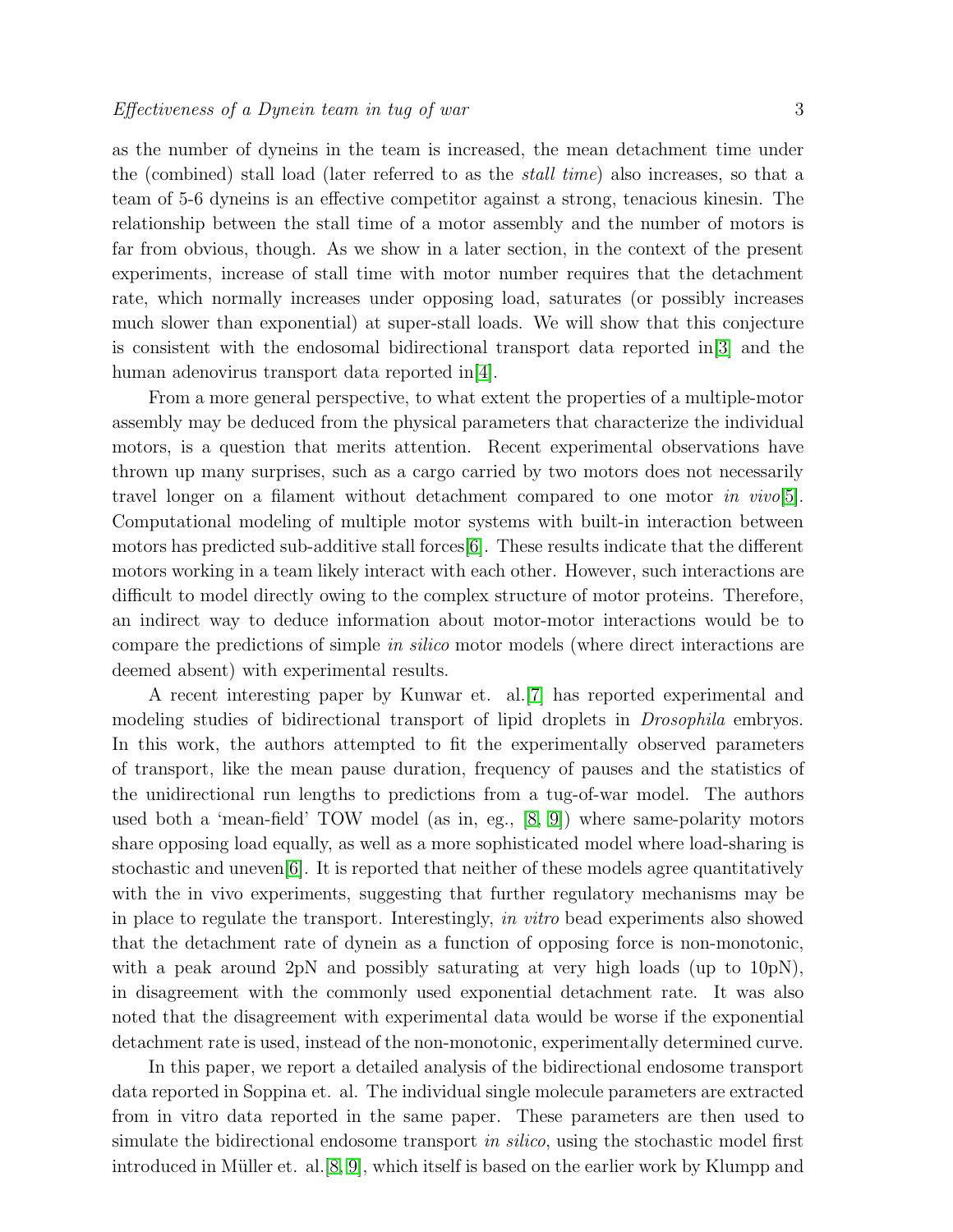Lipowsky[\[10\]](#page-18-9). We show that the the observed pause/TOW durations are inconsistent with an exponential increase in detachment rate with opposing load, for dyneins. A modified detachment rate which saturates above the stall force is found to agree much better with the experimental data, which is consistent with (and arrived independently of) the lipid droplet results presented in [\[7\]](#page-18-6). Moreover, similar to Kunwar et. al., we are also unable to reproduce the experimentally observed unidirectional run lengths within our model, suggesting, among other possibilities, the presence of a regulating factor/switch.

In the rest of the paper, we first describe the experimental results of Soppina et. al. in brief. We then explain the salient features of our model, with the assumptions used, analyze the experimental results using the model, discuss our results and present our conclusions.

#### 2. Review of experimental results for endosome transport in Dictyostelium

Several experiments have shown bidirectional motion of cargoes inside living cells, eg., pigment granules [\[11\]](#page-18-10), lipid droplets [\[12,](#page-18-11) [13\]](#page-18-12), endosomes [\[13,](#page-18-12) [14\]](#page-18-13) and several types of viruses[\[15,](#page-19-0) [16,](#page-19-1) [17\]](#page-19-2). However, in most cases, the precise mechanism that regulates the switching between plus and minus end directed motion remains unclear. In contrast, a few experiments[\[3,](#page-18-2) [18\]](#page-19-3) have shown direct evidence for TOW between opposing teams of motors. In Soppina et. al.[\[3\]](#page-18-2), the motion of early endosomes in the amoeba Dictyostelium was studied in detail, and parameters characterizing the bidirectional transport are measured. In vivo observations showed bidirectional motion of the cargo with frequent 'triphasic' reversals, which occasionally terminated in fission of the endosomes. Reversal in direction was characterized by a slow phase (cargo velocity of a few nm/s) sandwiched between two oppositely directed, fast unidirectional runs (velocity nearly 2.1  $\mu$ m/s). The mean duration of the slow phase was about 0.8 seconds. Endosomes elongated up to 25% of its length in this slow moving phase which sometimes ended in fission. Forces of 11-18pN are sufficient to produce tubes from membrane of golgi apparatus and endoplasmic reticulum [\[19\]](#page-19-4). So, the elongation and fission of endosome is because of high activity of one to two kinesins pulling against five to eight dyneins which can effectively produce tension of 11-18pN.

Soppina et. al. also performed a number of in vitro optical trap experiments to complement the in vivo observations. Endosome motion was reconstituted in Dictyostelium cell extracts, and the motion was very similar to that observed in vivo. Individual molecular motor properties were analyzed using optical trap on motor coated plastic beads. Molecular motors purified from Dictyostelium cells were bound to the beads and made to move under controlled loads. Single motor run lengths and velocities were measured for both dynein and kinesin. Stall force for one dynein is found to be 1.1pN whereas that for kinesin is 5.5pN. Stall force for two and three dyneins were 2.2pN and 3.3pN respectively. The additive stall force for multiple motors showed equal load sharing by engaged motors. Importantly, the mean duration for which a single motor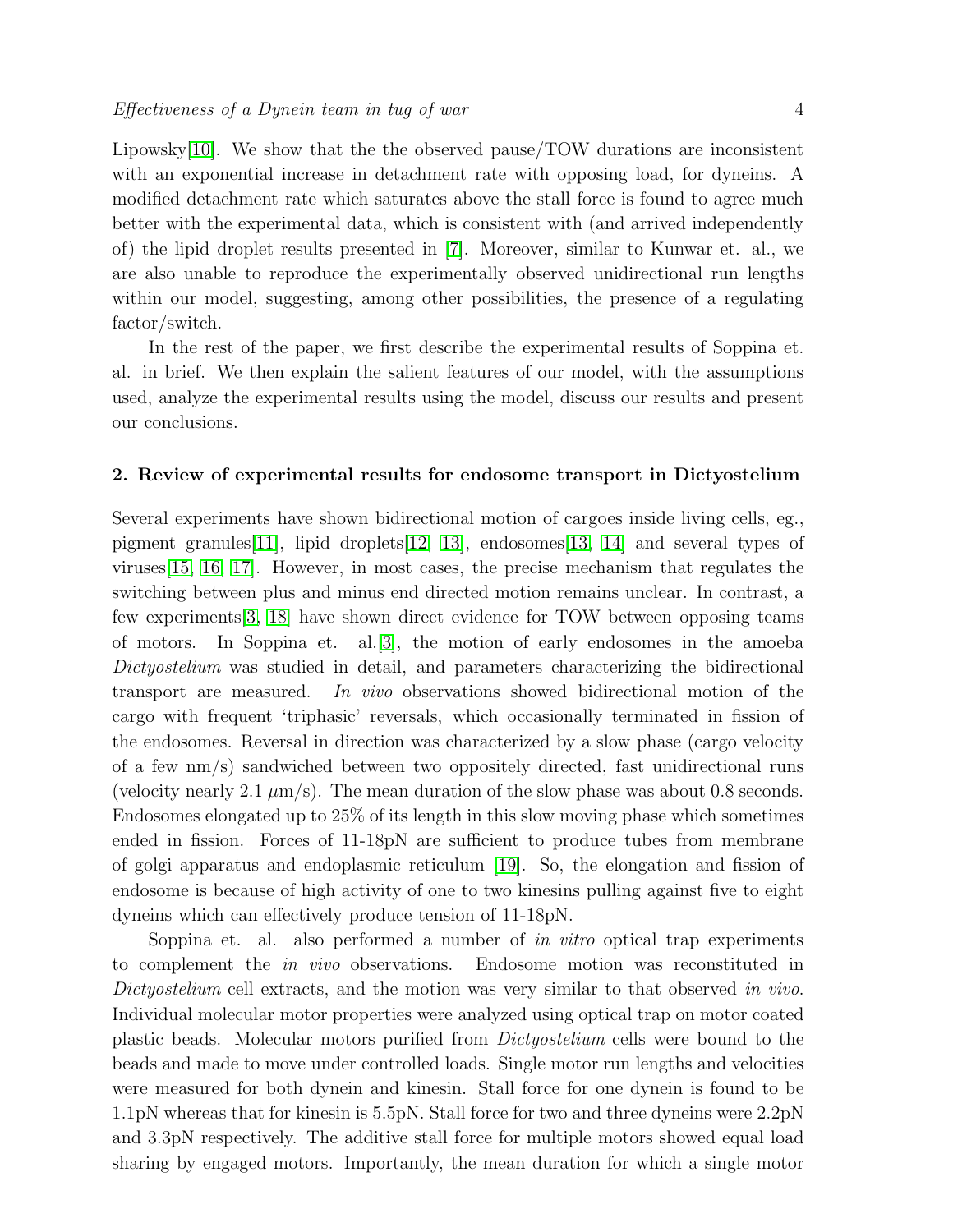Effectiveness of a Dynein team in tug of war 5

| Kind of motor | motor number $(n)$ | velocity $v_{\pm}$ | runlength $l_{+}$ | Stall force $(F_s)$ | Stall time                    |
|---------------|--------------------|--------------------|-------------------|---------------------|-------------------------------|
|               |                    | $(\mu m s^{-1})$   | $\mu$ m           | (pN)                | $T_{+}^{n}(F_{+}^{s})$<br>(s) |
|               |                    | 1.2                | 1.8               |                     | $0.2 \pm 0.1$                 |
| Dynein $(-)$  |                    | 1.5                |                   | 2.2                 | $0.4 \pm 0.2$                 |
|               |                    | 1.5                | 15                | 3.3                 | $0.6 \pm 0.4$                 |
| Kinesin $(+)$ |                    | 1.6                | 5.1               | 5.5                 |                               |
|               |                    | $1.6\,$            | 15                |                     | ND                            |

<span id="page-4-0"></span>Table 1. A list of parameters measured from in vitro motion of motor-coated plastic beads, as reported in [\[3\]](#page-18-2).

|                                        |      | Type of event   pre-reversal run time(s)   TOW duration(s)   post-reversal run time(s) |
|----------------------------------------|------|----------------------------------------------------------------------------------------|
| $plus \rightarrow minus$               |      | 8.69                                                                                   |
| $\text{minus} \rightarrow \text{plus}$ | 8.69 |                                                                                        |

<span id="page-4-1"></span>Table 2. The table lists the bidirectional transport parameters obtained from motion of endosomes in Dictystelium cell extracts, as reported in [\[3\]](#page-18-2), Table S1 therein. All times are in seconds. The run times are obtained from run lengths (measured) and velocities (measured to be in the range  $\sim 2.0$ -2.3 $\mu$ m/s). Error bars are omitted from this table.

or a team of motors survive in the trap without detachment against its respective stall force (henceforth referred to as "stall time") was measured using beads coated with varying number of dyneins.

Table [1](#page-4-0) summarizes the results from in vitro studies. Note that the stall time increases almost linearly with the number of dyneins, and extrapolation to five dyneins would give a stall time of 1s, which matches closely with the observed TOW duration in vivo. The endosomes also undergo considerable stretching during the TOW events as discussed previously, and the time-scale of elongation may vary between a fraction of a second to to almost a second (Fig.S2, Supplementary Index of [\[3\]](#page-18-2)). This time-delay in the transmission of load across the endosome caused by elongation is also likely to be important in determining the TOW duration in vivo, but this obviously does not apply to motor-coated beads which show clearly an upward trend in the stall time with the number of engaged motors. Therefore, in this paper, we will focus on cargo-independent motor properties as far as explaining the stall time or TOW duration is concerned.

A summary of important parameters characterizing in vivo observations of bidirectional endosome transport is given in Table [2.](#page-4-1) In the next section, we discuss our mathematical model which is used to analyze these observations.

## 3. Stochastic model

For quantitative analysis of the data, we use the stochastic model described in Müller et al [\[8\]](#page-18-7). In this model, a cargo is assumed to be bound to a certain fixed number of motors of either directionality. The motors are assumed to be always bound to the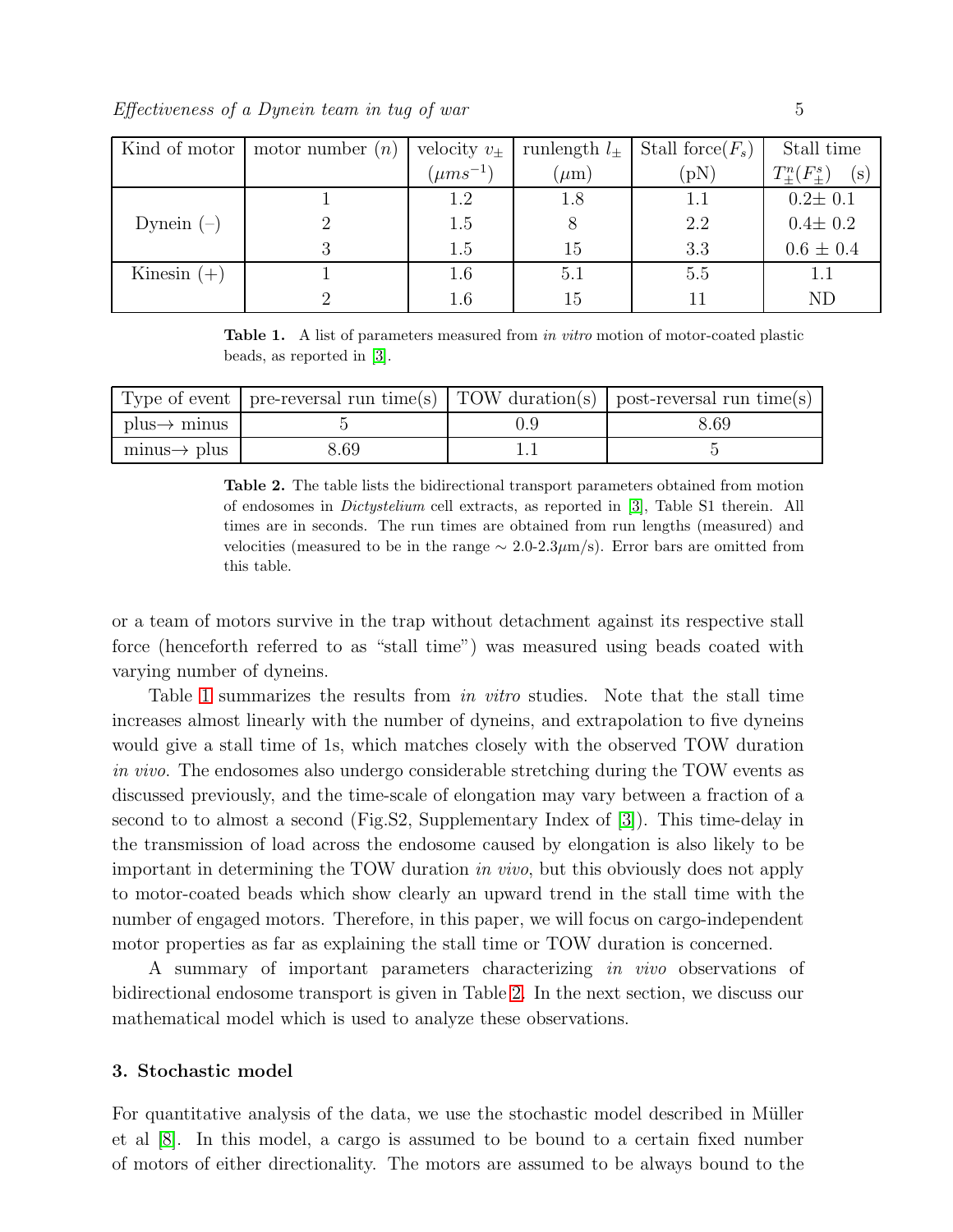cargo, but may attach to and detach from the filament stochastically. The opposing load is assumed to be shared by similar motors equally, which is a simplifying feature of this 'mean-field' model, in which there is no direct motor-cargo or motor-motor interactions. Other models have been proposed which include both motor-cargo  $[6, 20]$  $[6, 20]$  and motormotor[\[21,](#page-19-6) [22\]](#page-19-7) interactions in more detail, as a consequence of which load-sharing by motors also becomes stochastic. In this paper, we ignore these effects for the sake of simplicity.

Consider a cargo with  $D$  attached dyneins and  $K$  attached kinesins moving on a microtubule. The state of the cargo at a given point of time may be denoted by  $|dk\rangle$ , where  $d \leq D$  is the number of dyneins attached to the filament, and  $k \leq K$  is the number of kinesins attached to the filament. In the model in [\[8\]](#page-18-7), the forces exerted by individual motors are determined dynamically through a set of self-consistent equations based on balance of forces on the cargo, and phenomenological equations that describe the decrease in velocity with load. These equations yield the cargo velocity  $v_c(d, k)$  and the dynamic load  $F_c(d, k)$  as functions of the numbers of filament-engaged motors. While calculating  $v_c(d, k)$  and  $F_c(d, k)$ , a piecewise linear force-velocity relation is assumed for each type of motor:

$$
v_{\pm}(\lambda_{\pm}) = v_{\pm} \left( 1 - \frac{\lambda_{\pm}}{F_s^{\pm}} \right) \qquad : \lambda_{\pm} \le F_S^{\pm}
$$

$$
= v_{\pm}' \left( 1 - \frac{\lambda_{\pm}}{F_s^{\pm}} \right) \qquad : \lambda_{\pm} \ge F_S^{\pm}
$$

$$
(1)
$$

where  $v_{\pm}$  and  $v'_{\pm}$  are absolute values of motor forward and backward velocities, while  $\lambda_{\pm}$  denote the load per motor (under the assumption of equal load sharing), given by

<span id="page-5-0"></span>
$$
\lambda_{+} = \frac{F_c(d, k)}{k} \quad ; \quad \lambda_{-} = \frac{F_c(d, k)}{d} \tag{2}
$$

For the sake of consistency in the model, a non-zero absolute backward velocity  $v'_\pm$ is considered for both the motors with values  $v'_{+} = 6$  nm s<sup>-1</sup> for kinesin and  $v'_{-} = 72$ nm s<sup>-1</sup> for dynein [\[8\]](#page-18-7). Forward velocity of a kinesin and a dynein respectively taken as  $v_{+} = 1.6 \mu m s^{-1}$  and  $v_{-} = 1.2 \mu m s^{-1}$  from in-vitro studies reported in [\[3\]](#page-18-2)(see Table [2\)](#page-4-1). We would like to emphasize that the precise form of the force-velocity curve and the absolute values of of the backward velocities are not crucial ingredients for the model.

Let  $\epsilon_{+}(d, k)$  and  $\pi_{+}$  denote the detachment and attachment rate of an individual kinesin, and  $\epsilon_-(d, k)$  and  $\pi_-\$  denote the same for an individual dynein, when the cargo is in a state  $|dk\rangle$ . Like forward and backward velocities, the detachment rates also depend on the opposing load per motor:

<span id="page-5-1"></span>
$$
\epsilon_{\pm} = \epsilon_{\pm}^0 f_{\pm}(\lambda_{\pm}) \tag{3}
$$

where the functions  $f_{\pm}(\lambda)$  specify the dependence of the detachment rates on the load per motor  $\lambda_{\pm}$  (given by Eq[.2\)](#page-5-0), and  $\epsilon_{\pm}^{0}$  are the *intrinsic* detachment rate of each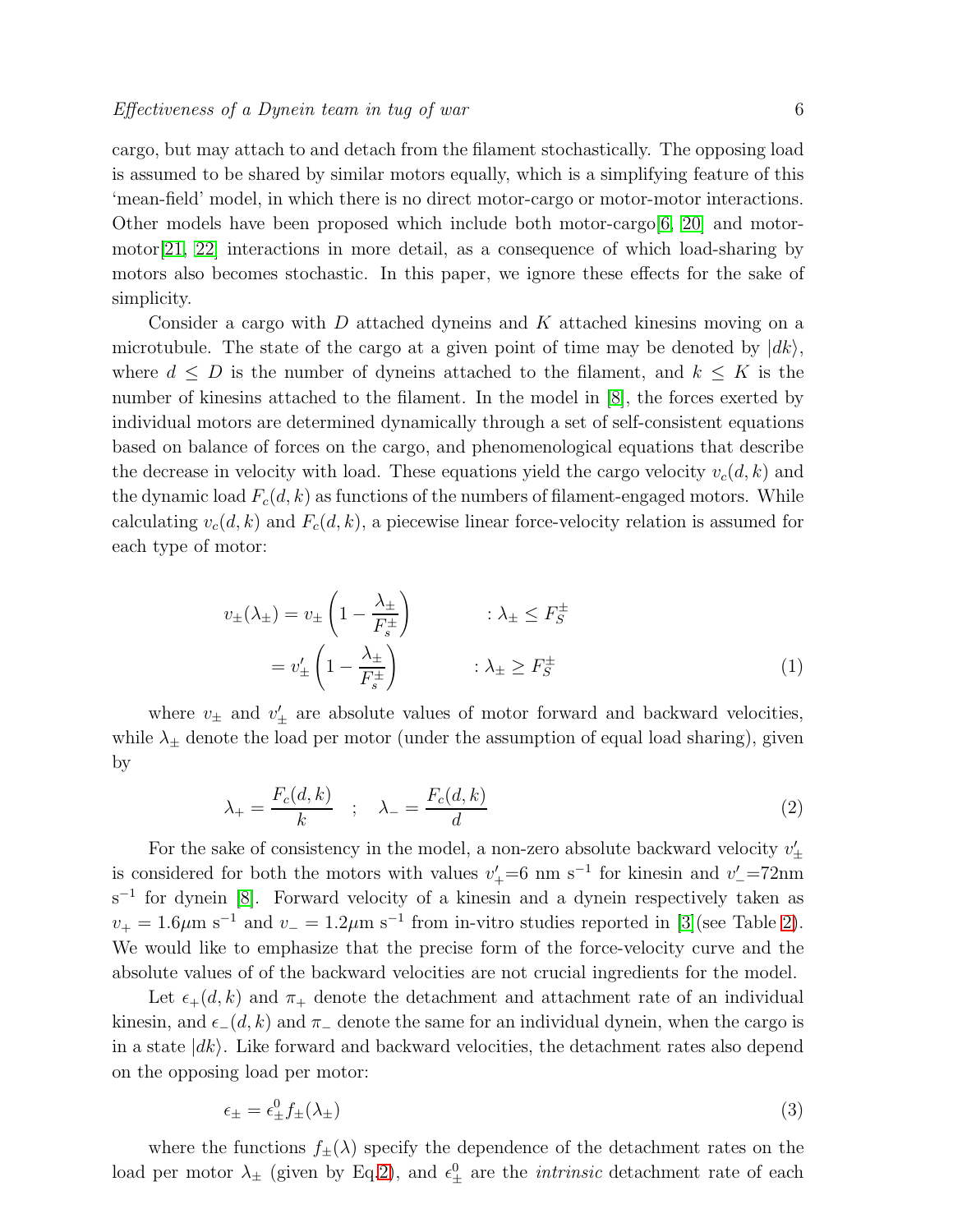motor, in the absence of any opposing load (by construction, we then require  $f_{\pm}(0) = 1$ ). The precise nature of the function  $f_+(\lambda)$  has been determined in optical trap experiments for kinesin[\[23\]](#page-19-8). It is seen that the dissociation rate (and hence  $f_{+}$ ) increases rapidly (almost linearly) with load, slowing down close to the stall load ( $\approx$  5pN). For modeling purposes, it is commonly assumed (based on Kramer's rate theory) that  $f_{\pm}(\lambda)$  depends exponentially on  $\lambda$ , i.e.,

<span id="page-6-0"></span>
$$
f_{\pm}(\lambda) = \exp\left(\frac{\lambda}{f_{\pm}^d}\right),\tag{4}
$$

where the parameters  $f_{\pm}^{d}$  are specific to each type of motors, and are called detachment forces. We will see later that this exponential form in Eq[.4,](#page-6-0) though widely used in modeling studies[\[8,](#page-18-7) [9,](#page-18-8) [10,](#page-18-9) [24,](#page-19-9) [25\]](#page-19-10), turns out to be unsuccessful in reproducing the observed bidirectional motion of Dictyostelium endosomes.

We performed Monte Carlo simulations of bidirectional transport using the above model as follows. The cargo with a certain fixed number of attached motors (in the range  $D = 1 - 15$  and  $K = 1 - 3$ ) started motion in a certain initial state, which was usually  $|10\rangle$ . Individual motors are free to attach to and detach from the filament with the rates as mentioned above, thus facilitating changes in the state of the cargo. The cargo moves in the plus direction with a speed  $v_+$  in  $|0k\rangle$  states, where  $k > 0$ , and in the minus direction with speed v<sub>−</sub> in the  $|d0\rangle$  states, where  $d > 0$ . All  $|dk\rangle$  states with  $d > 0, k > 0$  represent TOW situations in which the cargo velocity is small in comparison  $v_{\pm}$  (Some typical values are  $v_c(1, 1) = 0.235 \mu \text{ms}^{-1}$ ,  $v_c(2, 1) = 97.07 \text{nm s}^{-1}$ ,  $v_c(3, 1) = 44.65$ nm s<sup>-1</sup> etc.). Such a TOW situation ends when one set of motors give up under the opposing load from the other set. The cargo detaches completely from the filament the moment it assumes the  $|00\rangle$  state.

A few simulations were also performed with only similar motors (eg.  $K = 0$ ), so as to reproduce the stalling of a bead coated with a definite number  $n$  of dyneins (or kinesins) in an optical trap. In this case, we assume that an opposing load  $F$  acts on the bead, whose effect is reflected in the enhanced detachment rate of the motors. The next section discusses how the various single molecule parameters to be used in the simulations were extracted from *vitro* experimental data reported in [\[3\]](#page-18-2).

### 3.1. Analysis of in vitro data and extraction of single molecule parameters

In this section, we describe the procedure by which single molecule parameters such as the intrinsic dissociation rates  $\epsilon_{\pm}^0$ , binding rates  $\pi_{\pm}$  and detachment forces  $f_{\pm}^d$  (listed in Table [3\)](#page-7-0) were extracted from the analysis of in vitro experimental data reported in Soppina et. al.[\[3\]](#page-18-2).

It is useful here to introduce the notion of mean first passage time (FPT)  $T_{\pm}^{n}(F)$ of an assembly of similar motors, attached to a cargo, which is simply the mean time taken for such a cargo to completely detach from the filament, assuming that the starting state is  $|n\rangle$ , and an external opposing load F acts on the cargo throughout this time. In optical trap experiments,  $F$  is the force exerted by the trap on the bead, while in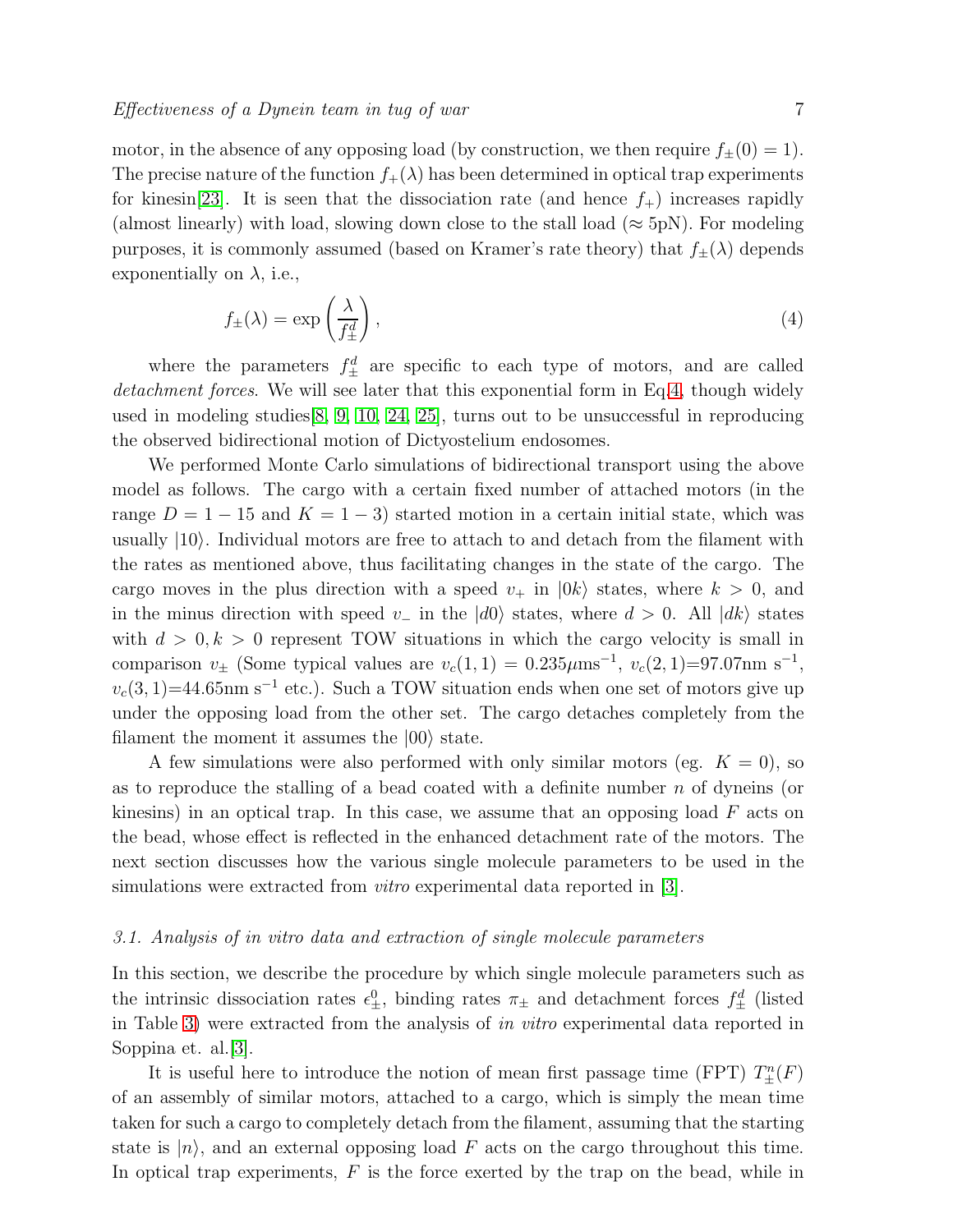|              | Molecular motor   Intrinsic unbinding rate $(\epsilon_+^0)$   Binding rate $(\pi_{\pm})$   Detachment force $f_{\pm}^d$ |                |                      |
|--------------|-------------------------------------------------------------------------------------------------------------------------|----------------|----------------------|
| Dynein $(-)$ | $0.667\ s^{-1}$                                                                                                         | $2.740 s^{-1}$ | 0.546pN              |
| $Kinesin(+)$ | $0.314 s^{-1}$                                                                                                          | $0.904 s^{-1}$ | 5.169 <sub>p</sub> N |

<span id="page-7-0"></span>Table 3. List of single molecule parameters extracted from in vitro experiments

in vivo experiments, this force is produced by opposing motors. The general expression for this quantity was derived by Klumpp and Lipowsky[\[10\]](#page-18-9) (and also in [\[9\]](#page-18-8)), which we use in the following analysis.

Let us consider the no-load situations first, and put  $F = 0$ . In this case, the FPT is most easily obtained from the mean run-lengths  $\ell_{\pm}^{n}$  measured experimentally. Since cargo velocities  $v_{\pm}$  do not significantly depend on motor numbers, these quantities are related as

<span id="page-7-1"></span>
$$
T_{\pm}^{n}(0) = \frac{\ell_{\pm}^{n}}{v_{\pm}} \tag{5}
$$

For one motor,  $T_{\pm}^1(0) = 1/\epsilon_{\pm}^0$ , therefore, the measured run-lengths immediately give the intrinsic single molecule detachment rates under no load. We now consider a cargo moved by a two-motor assembly. The FPT in this case has the general form (as derived in [\[10\]](#page-18-9))

<span id="page-7-2"></span>
$$
T_{\pm}^{2}(F) = \frac{1}{\epsilon_{\pm}(F)} + \frac{1}{\epsilon_{\pm}(F/2)} + \frac{\pi_{\pm} - \epsilon_{\pm}(F)}{2\epsilon_{\pm}(F) \epsilon_{\pm}(F/2)}
$$
(6)

Putting  $F = 0$ , we may therefore use the FPT above to deduce the binding rates  $\pi_{\pm}$ , after using the experimentally measured two-motor run lengths in Eq[.5](#page-7-1) to obtain  $T_{\pm}^{2}(0)$ .

Let us now consider the case  $F > 0$ . In [\[3\]](#page-18-2), the stall time for beads coated with 1,2 and 3 dyneins (and also 1 and 2 kinesins) were measured directly (reproduced in Table 1). For  $n = 1$ , the stall time therefore directly gives  $\epsilon_{\pm}(F_{\pm}^s)$ , where  $F_{\pm}^s$  is the stall force for each species. By directly substituting into Eq[.3](#page-5-1) and Eq[.4,](#page-6-0) we may obtain the detachment forces  $f_{\pm}^d$ .

The results of the analysis of this section are summarized in Table [3.](#page-7-0)

## 3.2. Load-dependent detachment rate

In the course of a TOW between a single, strong kinesin and several weak dyneins, it is quite likely that there will be many intermediate dynein detachment events. When less than 5 dyneins hold onto the filament, against an opposing load of a kinesin, the individual dyneins (under equal load-sharing assumption) are forced to a situation with super-stall loads. Therefore, a quantitative understanding of the TOW events requires knowledge of the detachment rate of dynein under super-stall load conditions. Although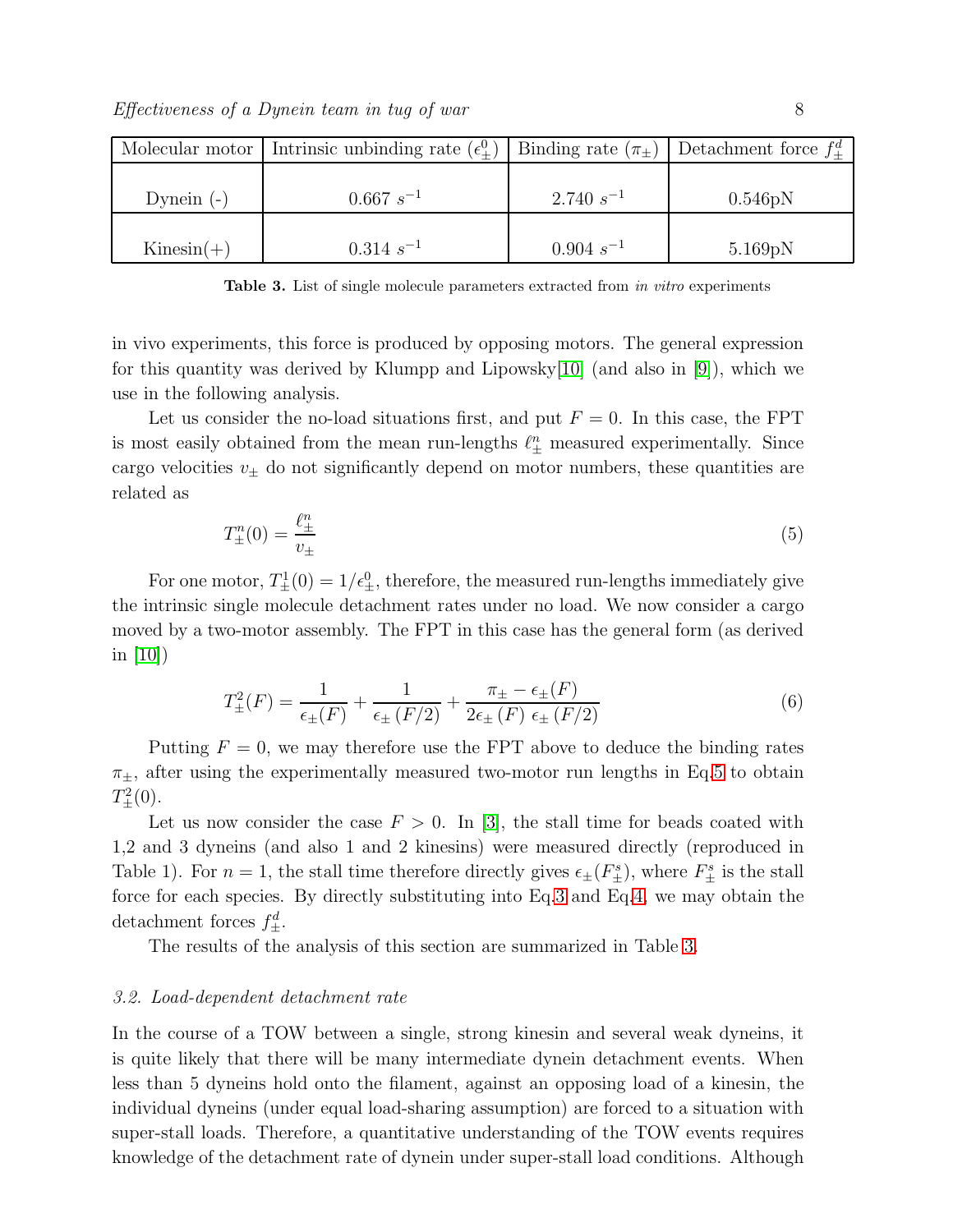direct experimental evidence is available now[\[7,](#page-18-6) [26\]](#page-19-11). it is useful to obtain insights into this issue by considering the stall time of multiple motor coated beads under a load equaling the combined stall force of all the motors[\[3\]](#page-18-2). For the two-motor case, the experimentally determined stall time is 0.4 seconds. However, when the FPT for this system is computed from Eq[.6](#page-7-2) using the exponential detachment rate in Eq[.4,](#page-6-0) the result turns out to be  $\sim 0.133$  seconds, which is even less than the one-motor stall time (0.2s).

The reason for the above discrepancy is not hard to understand. Let us first assume that the binding rate of dynein is small (in comparison with its detachment rate). Given that a single dynein will detach within 0.2 s under its stall load, one dynein in a team of two will detach (on an average) in half as much time, i.e, 0.1 s (since the effective detachment rate doubles), which puts the still attached dynein under a load equal to twice its stall force. Therefore, if we apply the rate in Eq[.4,](#page-6-0) the second dynein will detach within a time much less than 0.2 s, consistent with the result obtained here. In order for this not to happen, the binding rate will have to be sufficiently high so that the detached first dynein will manage to rebind before the second dynein also detaches. However, the binding rate thus obtained from Eq[.6](#page-7-2) turned out to be too high  $(102.52s^{-1})$ , in comparison with the value estimated in the previous section from run-length measurements.

A second, and related possibility is that there may be other, non-filament-bound motors coated on the bead at any given point of time. In this case, when one of the bound motors unbinds, the bead may possibly tilt from its original position (relative to the filament), allowing one of the other motors to bind[\[27\]](#page-19-12). In this case, therefore, we are dealing with a situation where we have a total of  $n$  motors on the bead, but only two can possibly bind to the filament at any point of time (if this were not the case, we would have observed a stalled two-motor bead moving away from the trap center sometimes, which was never seen). However, in order to reproduce the observed stall times, again, the individual binding rate of each motor would have to be too high (eg.  $\pi_-\simeq 50 \text{ s}^{-1}$ , 33 s<sup>-1</sup> and 25 s<sup>-1</sup> for  $n=3,4$  and 5 respectively).

We, therefore, considered the possibility that the second dynein, under super-stall load, may not detach as fast as predicted by Eq[.4.](#page-6-0) As the simplest conjecture, we recalculated the FPT using a detachment rate that increases exponentially with load up to the stall force, but saturates at the stall-force level for super-stall loads (motivated partly by experimental data for kinesin [\[23\]](#page-19-8)), i.e.,

<span id="page-8-0"></span>
$$
f_{-}(\lambda) = \exp\left(\frac{\lambda}{f_{-}^{d}}\right) \quad \lambda \le F_{-}^{s}
$$

$$
f_{-}(\lambda) = \exp\left(\frac{F_{-}^{s}}{f_{-}^{d}}\right) \quad \lambda > F_{-}^{s}
$$
(7)

With this form for the detachment rate of dynein, and the binding rate in Table 1, the FPT for the two-dynein coated plastic bead under a load  $F = 2F_{-}^{s}$  turned out to be ∼ 0.353s, which is much closer to the experimental value.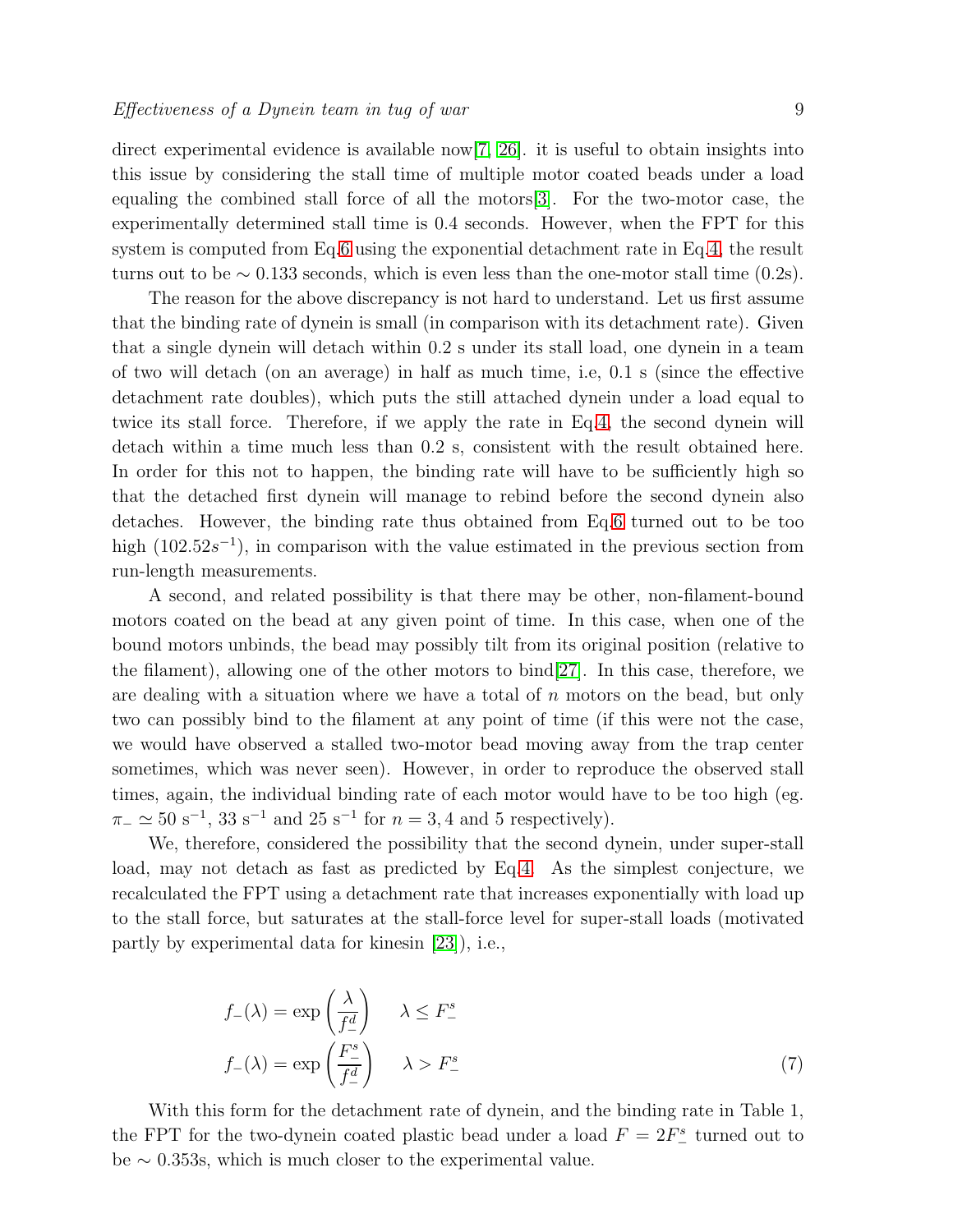

<span id="page-9-0"></span>Figure 1. Experimental stall time data(squares, red) of dyneins [\[3\]](#page-18-2) and FPT with saturating exponential (ref. Eq[.7\)](#page-8-0)unbinding rate(black circle) are plotted as a function of number of dyneins. FPT with purely exponential (Eq[.4\)](#page-6-0) load dependence(stars, blue) shows clear mismatch with the the experimental data.

Only a few experiments have directly measured detachment rate of dynein at superstall loads. In [\[26\]](#page-19-11), it was reported that a single dynein survives only about 0.94 s under a load of 2pN. This does not agree with Eq[.7](#page-8-0) above (which predicts 0.2s for survival time), while it seems consistent with Eq[.4](#page-6-0) which predicts 38ms. More recent experiments reported in [\[7\]](#page-18-6) shows a marked decrease of detachment rate with load in the super-stall regime, in contrast to the sub-stall regime where it increases with load. The detachment rate in Eq[.7](#page-8-0) is broadly consistent with the data in [\[7\]](#page-18-6), except for the peak near the stall force. It is also important to note that the abrupt change in the detachment rate at stall load as suggested by Eq[.7](#page-8-0) need not be taken literally; a smoother change between sub and super-stall loads (eg., tanh function replacing exponential in Eq[.4\)](#page-6-0) also produces similar results.

To compute the FPT for beads with 3 and 4 motors attached, we resorted to numerical simulations. The FPT was computed as explained in the last section, and the results are plotted in Fig[.1.](#page-9-0) For comparison, we have also shown the corresponding results with the exponential load-dependent detachment rate. It is clear that the saturating exponential form of detachment rate in Eq[.7](#page-8-0) agrees much better with observations, in comparison with the purely exponential form in Eq[.4.](#page-6-0)

What about the detachment of kinesins at super-stall loads? It is reported in [\[3\]](#page-18-2) that a single kinesin can sustain a super-stall load of 7.8 pN for about 0.7 seconds. Using the intrinsic detachment rate, binding rate and detachment force for kinesin extracted from experiments (Table 3), the exponential rate in Eq[.4](#page-6-0) gives a detachment rate of almost exactly 0.7 s, which indeed matches with the experimental value! It appears likely, therefore, that for kinesin, the form in Eq[.4](#page-6-0) may be appropriate at least for loads less than 7.8pN. Although the behaviour at much larger loads is unknown, and since 5-6 dyneins are enough to stall a kinesin in TOW, we assumed an exponential detachment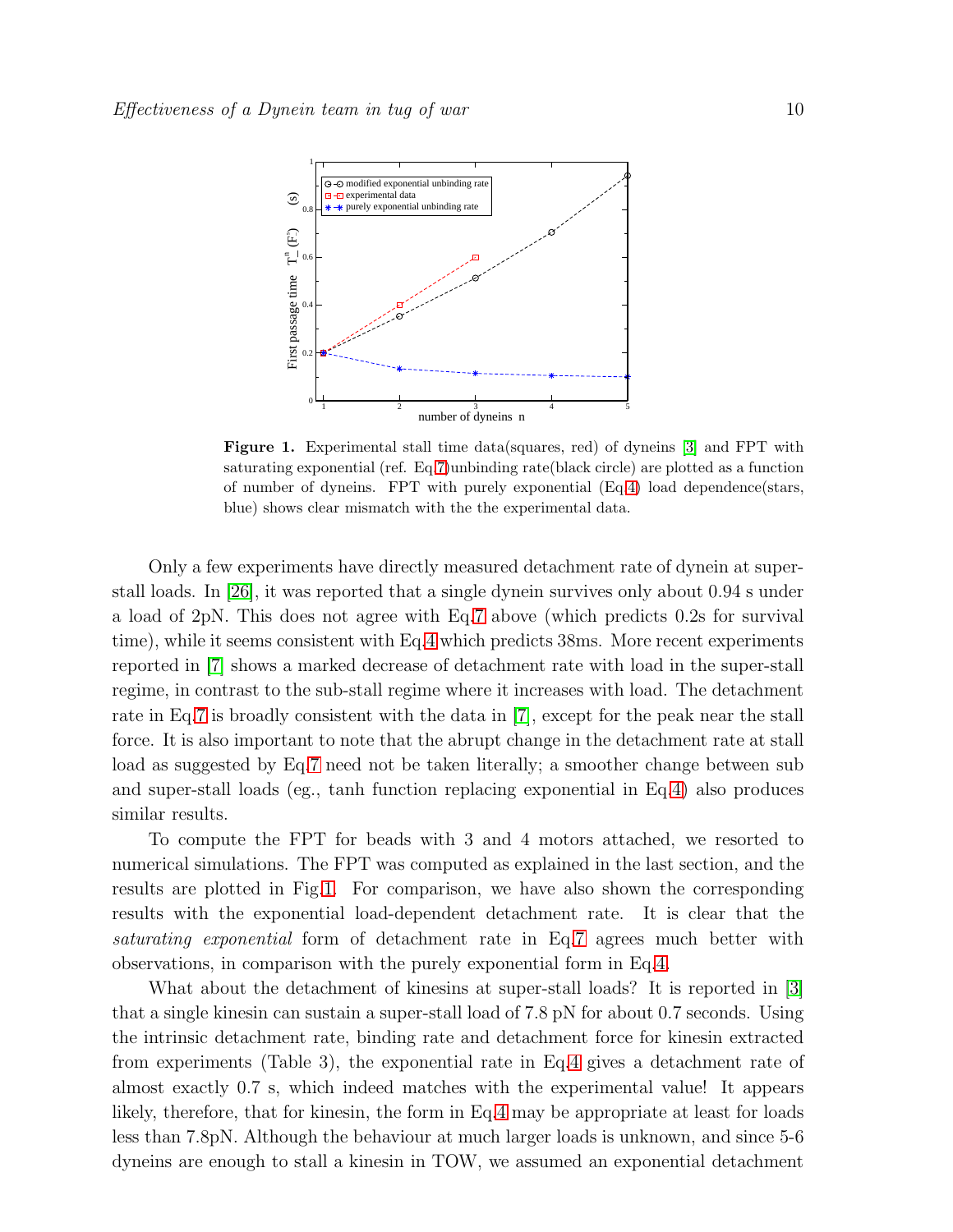

<span id="page-10-1"></span>Figure 2. A representative trajectory of cargo pulled by 1 kinesin against 5 dyneins. Trajectory shows frequent TOW phases, and long negative runs, similar to that reported in [\[3\]](#page-18-2).

rate for kinesin, i.e.,

<span id="page-10-0"></span>
$$
f_{+}(\lambda) = \exp\left(\frac{\lambda}{f_{+}^{d}}\right). \tag{8}
$$

Eq[.7](#page-8-0) and Eq[.8](#page-10-0) will be used in our simulations described in the next section.

#### 3.3. Numerical simulations of bidirectional transport of endosomes

Having established the mathematical forms for the functions  $f_{\pm}(\lambda)$  to agree with in vitro stall time data, we now proceed to model the situation where a set of kinesins and dyneins pull a cargo in opposite directions.

We now used the parameters listed in Table [3](#page-7-0) and the detachment rates in Eq[.7](#page-8-0) and Eq[.8](#page-10-0) to simulate the motion of an endosome. A single run was continued until the cargo detached from the filament, and various characteristics of the motion (duration of plus/minus runs, duration of TOW events, statistics of reversals etc.) were recorded. For each set of values  $(D, K)$ , a total of  $5 \times 10^5$  independent runs of the cargo were used to compute averages.

A typical trajectory of a cargo being pulled by five dyneins against one kinesin is shown in Fig[.2.](#page-10-1) As observed in experiments, frequent pauses in the course of motion are seen, indicating TOW situations. The mean duration of the TOW was found to be in the range 0.43, 0.52 and 0.62 second for one kinesin against 5, 6 and 7 dyneins respectively. These numbers are somewhat smaller, but comparable to the experimental value of  $\sim 1$ second (Table [2\)](#page-4-1). TOW durations for cargo dragged by 2 kinesins against 10 dyneins and 3 kinesins against 9 and 10 dyneins are similar to what was reported recently in human adenovirus transport(2-3 sec), and the total number of motors involved also agrees with the optimal number estimated in these experiments  $(\sim 14)$  [\[4\]](#page-18-3). After an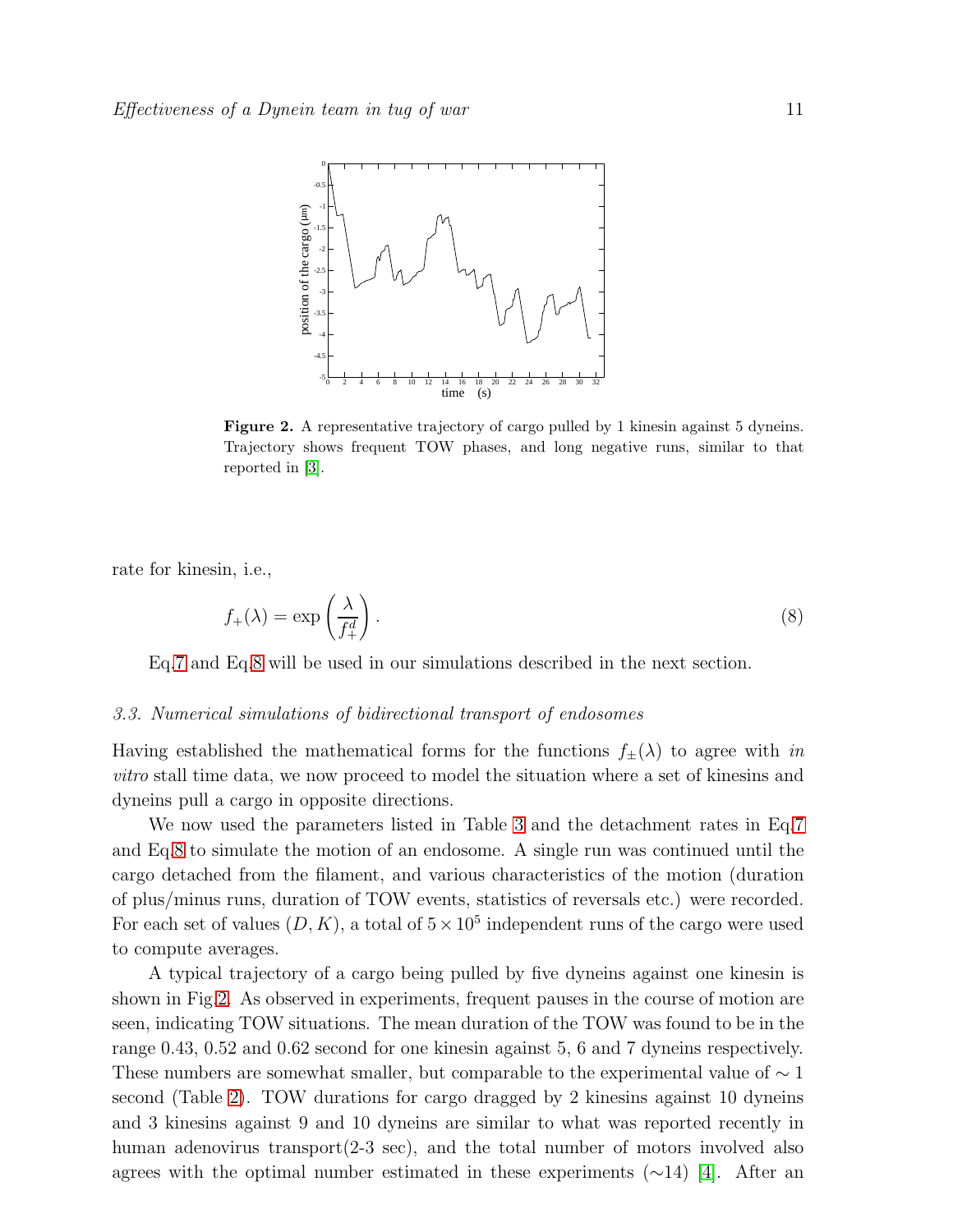

<span id="page-11-0"></span>Figure 3. The mean TOW duration increases as we increase dynein numbers, until the point where the kinesin(s) detach under the load of opposing dyneins. In this curve, we have used Eq[.7](#page-8-0) for the detachment rate of dynein, while the exponential form in Eq[.8](#page-10-0) is used for kinesin.

initial gradual increase with increasing dynein number, the TOW duration(for fixed number of kinesins) appears to saturate to a value which depends on the number of opposing kinesins, as depicted in Fig[.3.](#page-11-0)

The trajectories observed in simulations also show long negative runs and short positive runs as in the experiments. However, the time-scales here are vastly different: whereas the experimentally observed mean duration of uninterrupted minus-directed and plus-directed runs are nearly 10 s and 5 s respectively (Table [2\)](#page-4-1), the corresponding numbers in the simulations were 1.099s and 0.075s (i.e., for 1 kinesin against 5 dyneins, see Table [4\)](#page-12-0). However, in the experiments, only those TOW events were reported which produced a change of direction of motion of the cargo; short-lived TOW events which failed to produce a reversal in direction were not reported. In order to accommodate this possibility, we carried out a coarse-graining of the trajectories where all pause events which did not result in a change of direction were not counted, i.e., these events were simply absorbed into the runs, which are now called  $trips([2])$  $trips([2])$  $trips([2])$ , to distinguish them from the runs. With this procedure, the mean minus trip time changed very little from the corresponding run time, eg., from 1.099 s to 1.302s for 5 dyneins, but the plus trips were significantly longer than the runs, with the mean time increasing almost four-fold, to 0.307s (Table [5\)](#page-12-1). However, these numbers still significantly fall short of the experimental values. This issue is discussed in more detail in the last section.

Direction reversals: From the simulations, we determined the fraction of TOW/pause events that culminates in a change of direction, separately for TOW events that were preceded by a minus directed run and a plus directed run. In Fig[.5,](#page-13-0) this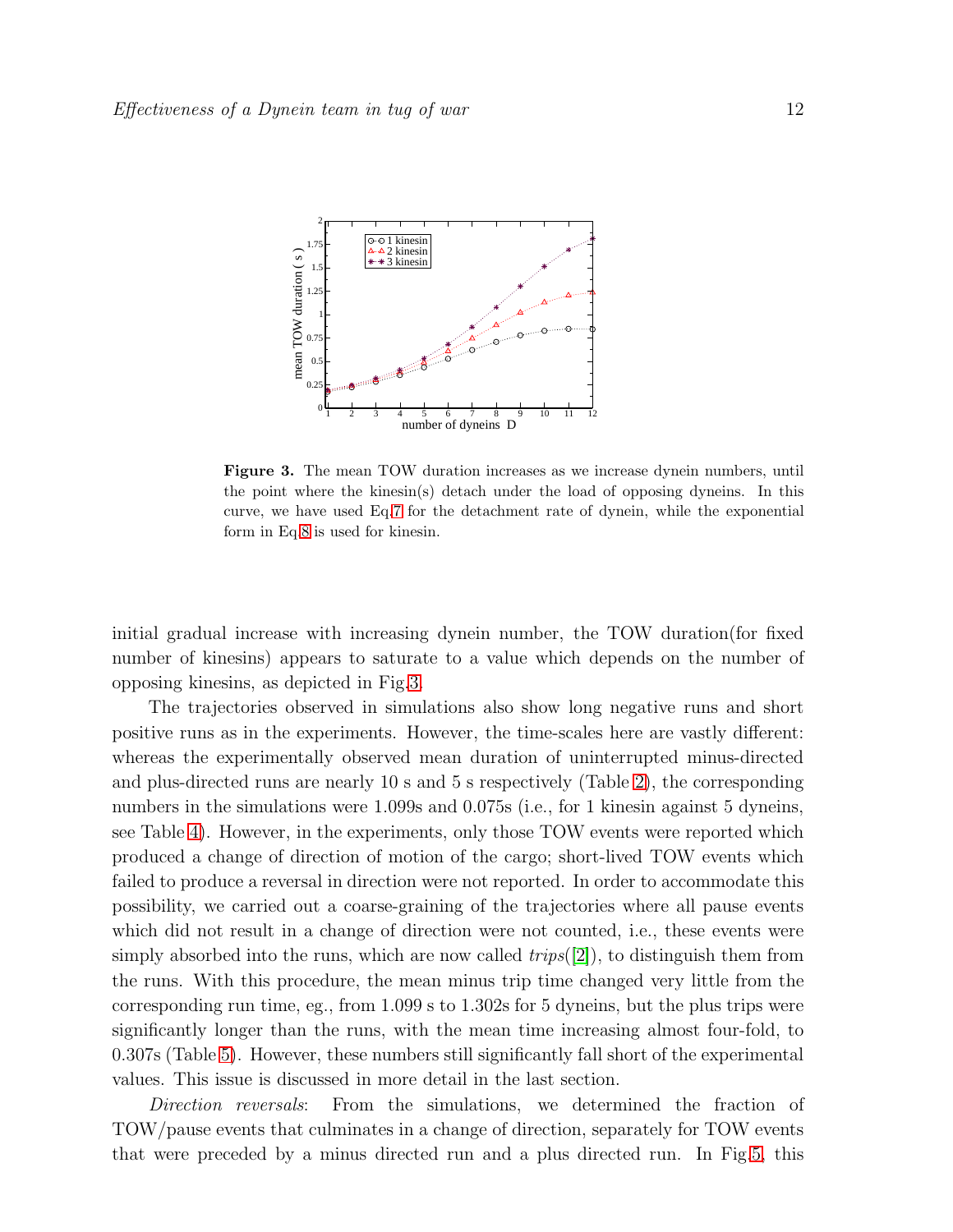

Figure 4. The mean run-length in the minus(a) and plus(b) direction for varying numbers of kinesin and dynein.

| Kinesin        | Dynein         | distance covered $(\mu m)$ | TOW(s) | minus run(s) | plus $run(s)$ |
|----------------|----------------|----------------------------|--------|--------------|---------------|
|                | $\overline{4}$ | $-6.84$                    | 0.35   | 1.083        | 0.092         |
|                | 5              | $-14.36$                   | 0.43   | 1.099        | 0.075         |
|                | 6              | $-26.44$                   | 0.52   | 1.103        | 0.064         |
|                | 7              | $-46.08$                   | 0.62   | 1.105        | 0.055         |
|                | 7              | $-12.10$                   | 0.74   | 0.554        | 0.056         |
|                | 8              | $-25.26$                   | 0.88   | 0.555        | 0.049         |
| $\overline{2}$ | 9              | $-47.06$                   | 1.02   | 0.555        | 0.044         |
|                | 10             | $-83.83$                   | 1.12   | 0.555        | 0.040         |

<span id="page-12-0"></span>Table 4. A summary of results from numerical simulations of endosome transport. The load-dependent detachment rates are taken from Eq[.7](#page-8-0) and Eq[.8](#page-10-0)

| Kinesin        | Dynein | distance $(\mu m)$ | TOW<br>$\mathbf{s}$ | minus trip $(s)$ | plus trip (s) |
|----------------|--------|--------------------|---------------------|------------------|---------------|
|                | 5      | $-14.36$           | 0.51                | 1.302            | 0.307         |
|                | 6      | $-26.44$           | 0.61                | 1.393            | 0.304         |
|                | 7      | $-46.08$           | 0.71                | 1.493            | 0.293         |
|                |        | $-12.10$           | 0.89                | 0.908            | 0.467         |
|                | 8      | $-25.26$           | 1.06                | 1.039            | 0.471         |
| $\overline{2}$ | 9      | $-47.06$           | 1.22                | 1.186            | 0.452         |
|                | 10     | $-83.83$           | 1.37                | 1.332            | 0.411         |

<span id="page-12-1"></span>Table 5. The table shows 'coarse-grained' results of numerical simulations, where TOW situations without direction reversals are absorbed into the preceding run. In this table, TOW only refers to those events which are accompanied by direction reversals, and runs are extended to trips (see [\[2\]](#page-18-1)).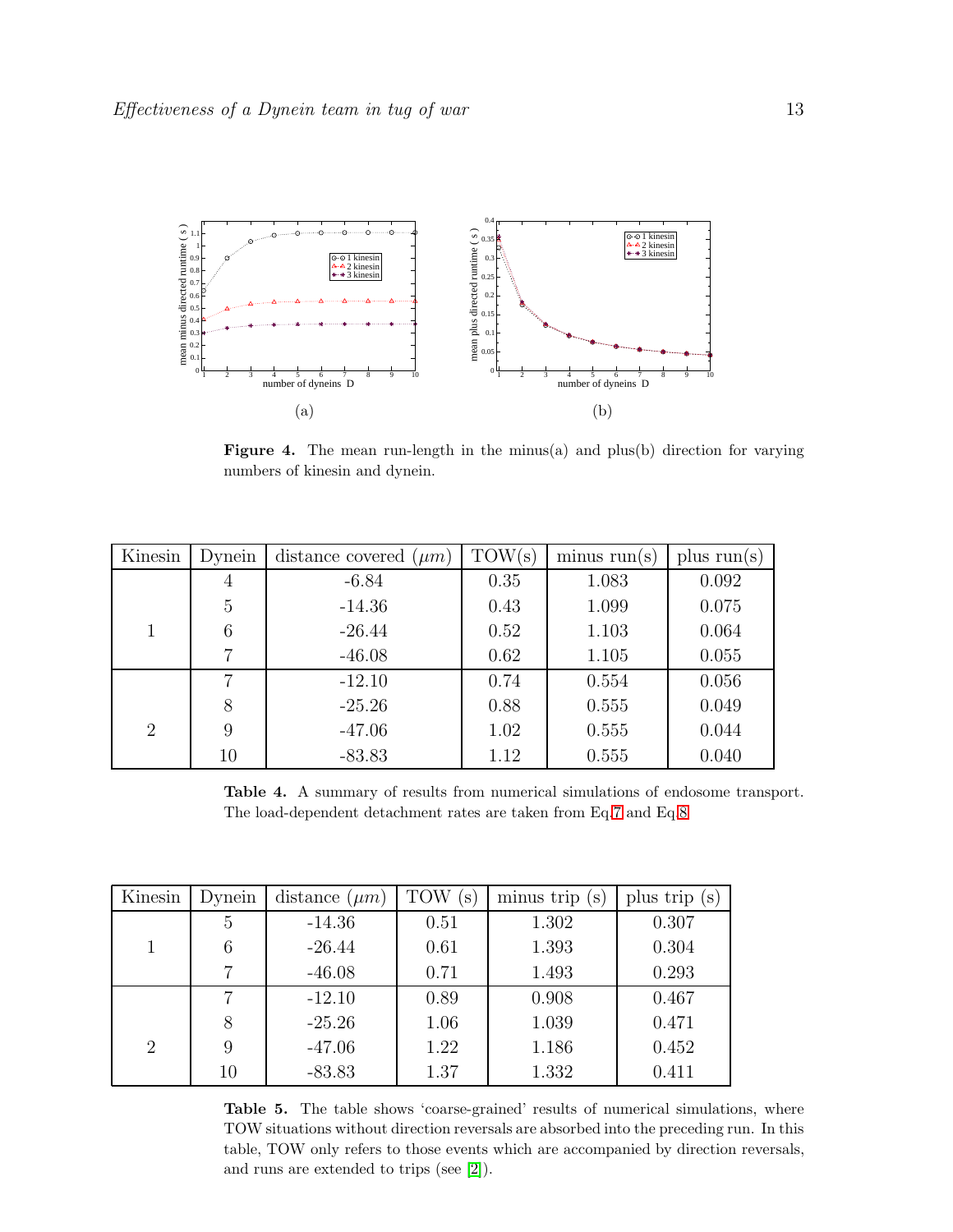

<span id="page-13-0"></span>Figure 5. The figure shows the fraction of TOW events that resulted in a reversal in direction, when the TOW was preceded by (a)plus run (b) minus run and (c) either. The data in (c) is therefore simply the sum of that in (a) and (b).

fraction is plotted as a function of the number of dyneins, for a fixed number of opposing kinesins  $(K = 1 \text{ or } 2)$ , for TOWs following a plus run (Fig[.5a](#page-13-0)), minus run (Fig[.5b](#page-13-0)) and the sum(Fig[.5c](#page-13-0)) of the two separately. Interestingly, we observe that a cargo moving in the plus direction is more likely to continue moving in the same direction after a TOW event, and the same holds true for minus directed runs also. Therefore, the bidirectional cargo motion as a whole, with interspersed plus and minus run segments, may be viewed as a persistent random walk.

For  $K = 1$ , a maximum fraction of reversals (42.02%, see Fig[.5c](#page-13-0)) irrespective of the direction of the initial runs, is observed at  $D=6$  whereas for  $K=2$ , the maximum shifts to  $D = 8$ . The maximization of reversals is likely to be a strategy to effectively "slow down" the cargo so as to increase the number of TOW events before detachment, and therefore the probability of fission. It is interesting that the optimal combination (6 dyneins for 1 kinesin) is close to the experimentally determined ratio from optical trap studies[\[3\]](#page-18-2) (5-6 dyneins against a kinesin).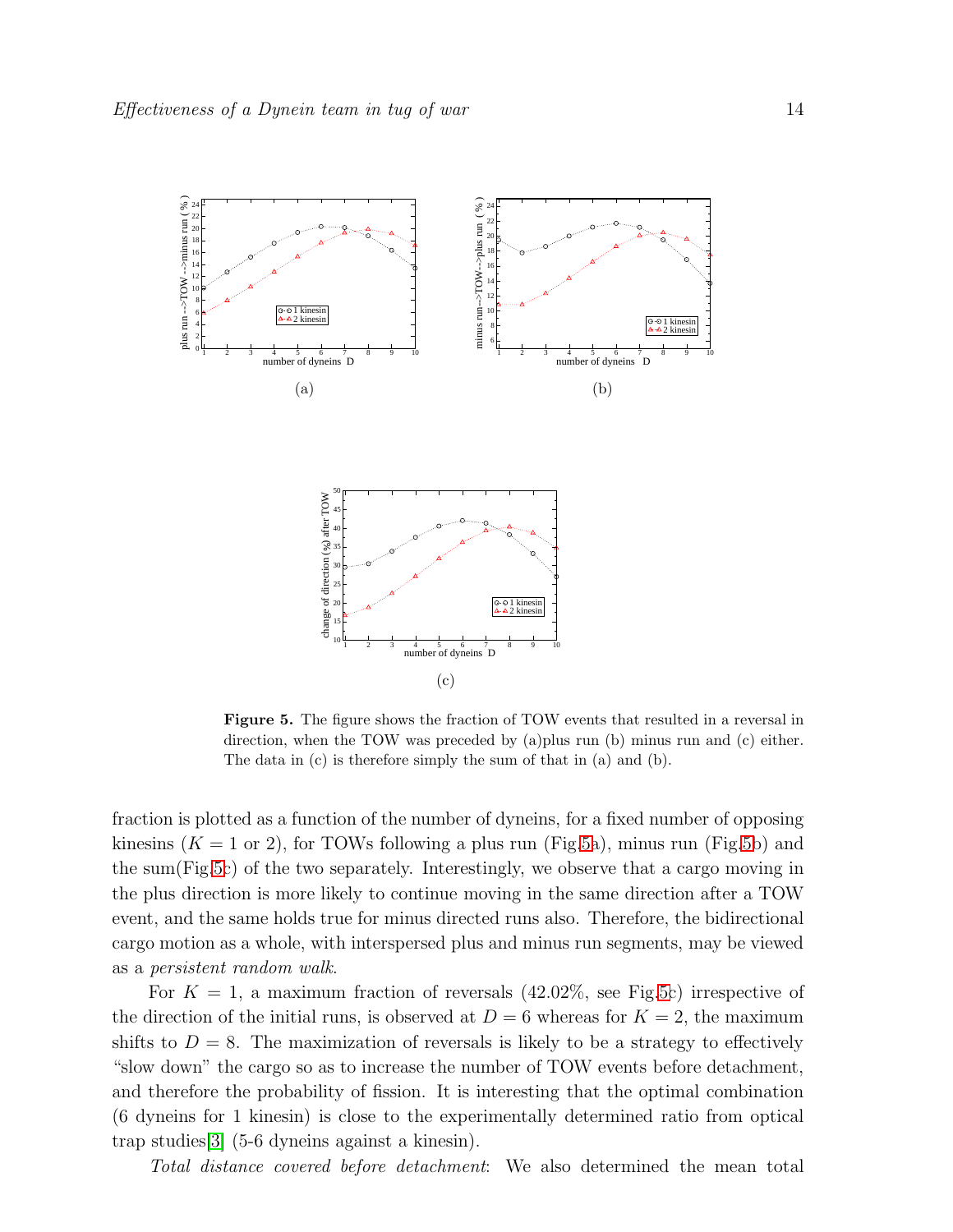

<span id="page-14-0"></span>Figure 6. The figure shows the mean total distance moved by the cargo before its eventual detachment from the filament. With the present parameters, 5-6 dyneins are required (against 1 kinesin) to move the cargo over a distance of  $\sim 20 \mu m$  in the minus direction.

distance traveled by a cargo before its eventual detachment from the filament (rebindings of the cargo to the filament were not considered). In Fig[.6,](#page-14-0) we plot the mean displacement of the endosome from its initial position as a function of the number of dyneins D, for fixed number of kinesins K. For  $K = 1$ , the mean displacement is positive for  $D = 1$  and 2, whereas it is always in the minus direction for  $D > 2$ . The displacement becomes appreciable (more than  $10\mu$ m) only for  $D > 4$ . For large D, the net displacement appears to increase exponentially with D.

What if dynein detachment rate was exponential for all loads? Fig[.7](#page-15-0) shows the mean TOW duration in this scenario, for varying number of motors. The TOW lasts typically only less than a hundredth of a second in this case! Furthermore, the net transport is seen to be in the plus direction for up to 15 dyneins against a kinesin. Neither of these results agree with experimental observations, which effectively rules out the purely exponential unbinding rate.

### 4. Discussion

Multiple-motor driven bidirectional transport of cellular cargoes is now established as a widespread phenomenon across a variety of cells. In this paper, we have carried out a numerical simulation study of a model of endosome transport in Dictyostelium amoeba reported in [\[3\]](#page-18-2), in which oppositely pulling dyneins and kinesins engage in a TOW which results in bidirectional transport and occasional fission of the endosome. Our objective was to see how well the observed kinetic features of the bidirectional transport are consistent with (a) single-molecule parameters (binding/unbinding rates) that characterize these motors measured in vitro (b) measurements of stall-time of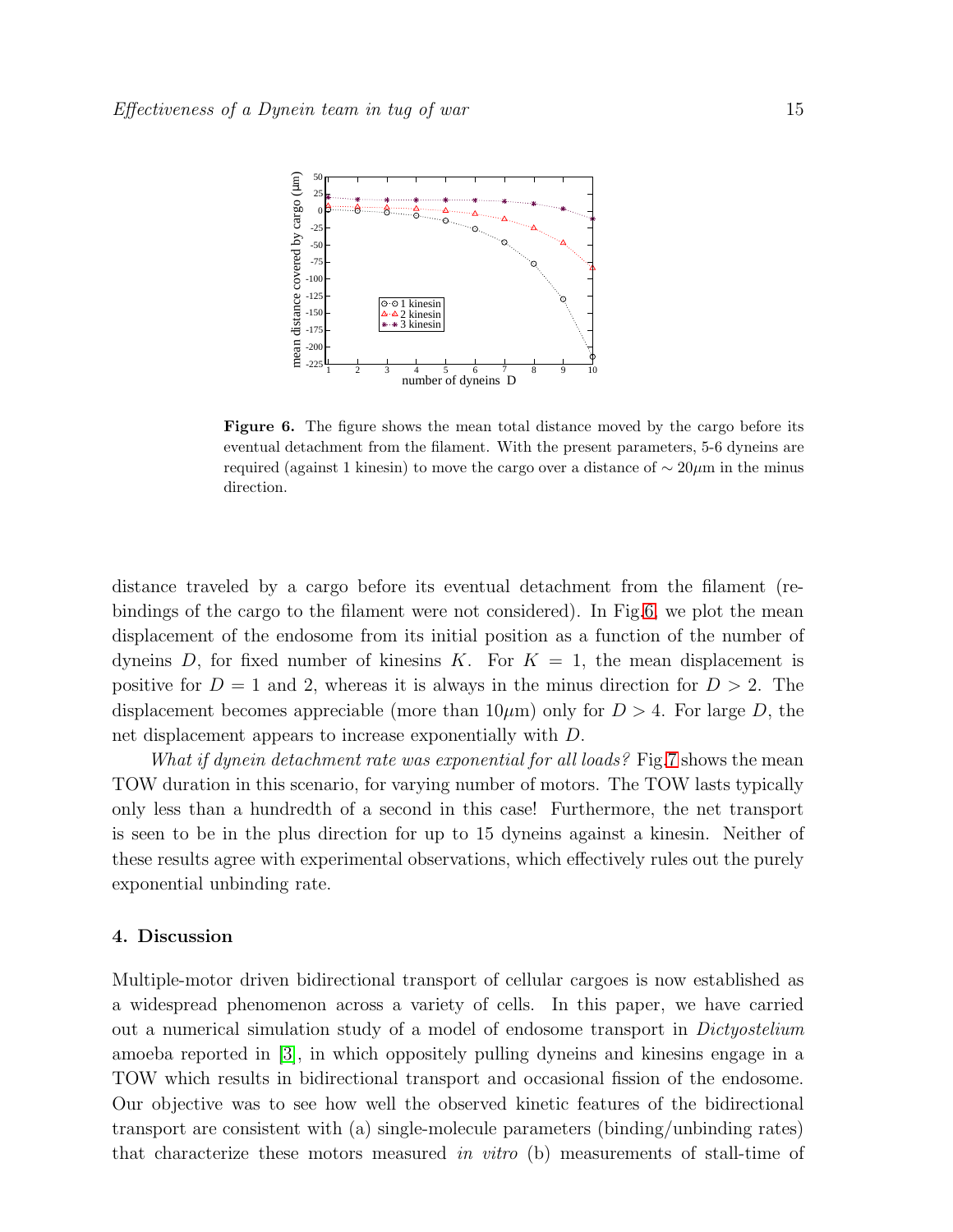

<span id="page-15-0"></span>Figure 7. Purely exponential load dependence (used for both dynein and kinesin) of unbinding rate shows mismatch with the experimental results. (a) TOW duration is much less than what is observed in experiments (Table [2\)](#page-4-1). (b)The mean net displacement of the cargo is generally positive here, while endosomes in the cell are biased to move in the minus direction on an average.



Figure 8. Trajectories of endosomes driven by one kinesin and five dyneins, using the purely exponential form of the detachment rate in Eq[.4](#page-6-0) for both dyneins and kinesin. Plus run to minus direction reversals can be seen rarely(lass than 0.03%) while minus to plus reversals $(2.27\%)$  are much less than what is seen in Fig[.5.](#page-13-0)

individual motors and motor teams in optical traps, and (c) the commonly assumed exponential dependence of detachment rate of a motor on the opposing load.

Our analysis, supplemented with explicit numerical simulations show that the mean duration of the TOW events is consistent with experimental data, provided we assume a somewhat modified form for the load-dependence of the effective single molecule detachment rate of dynein. Essentially, this requires that the detachment rate saturates at super-stall loads, while it increases with load at sub-stall loads. The loss of sensitivity at super-stall loads helps the dynein team to hold their ground against a stronger kinesin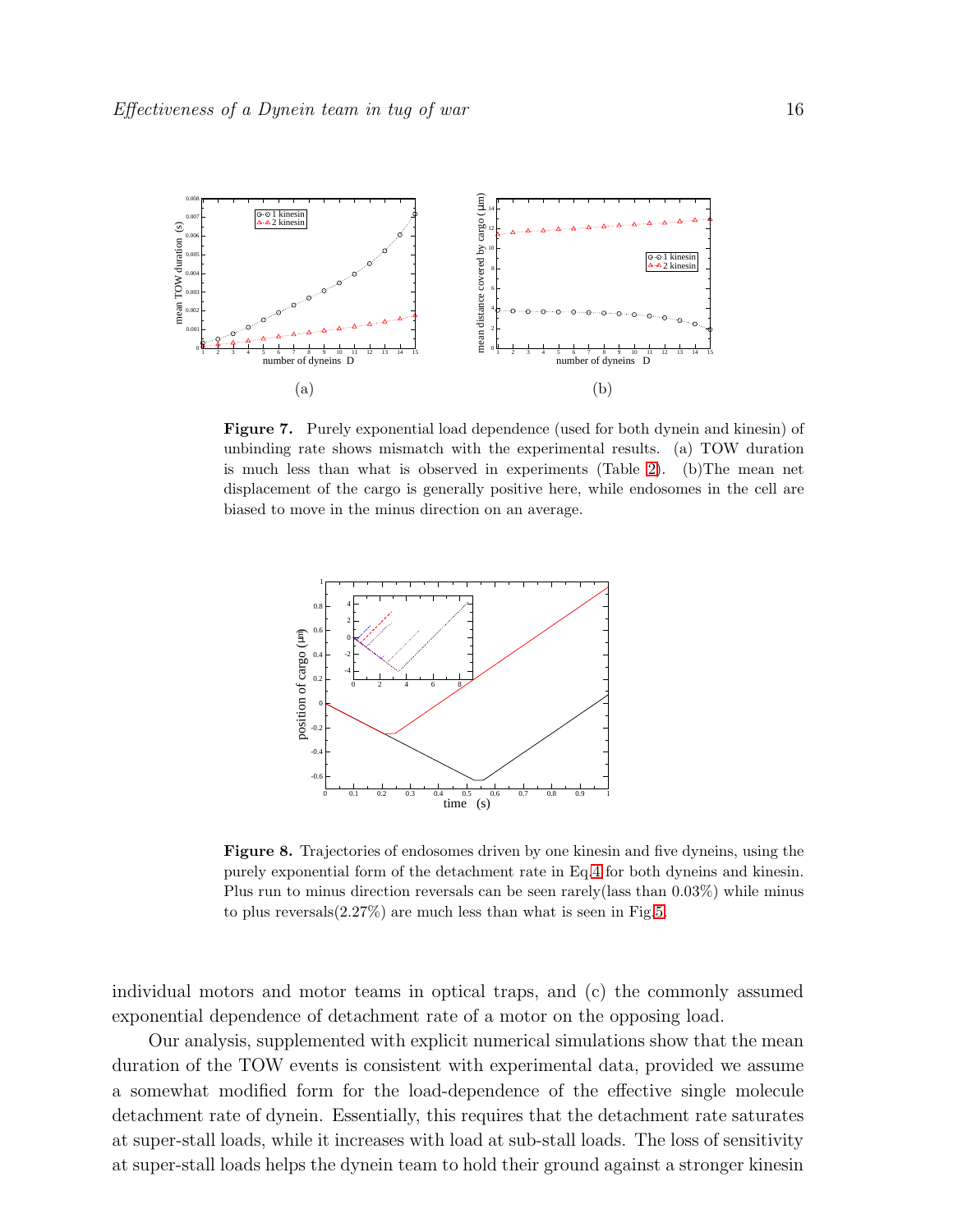Effectiveness of a Dynein team in tug of war 17

| $\pi_{-}(s^{-1})$ | TOW duration $(s)$ |          | $T_{-}$<br>$\left( s\right)$ |          | $T_{+}$<br>$\left( s\right)$ |          |
|-------------------|--------------------|----------|------------------------------|----------|------------------------------|----------|
|                   | before             | after    | run                          | trip     | run                          | trip     |
|                   | coarse-            | coarse-  | duration                     | duration | duration                     | duration |
|                   | graining           | graining |                              |          |                              |          |
| 0.005             | 0.175              | 0.175    | 1.069                        | 1.076    | 2.931                        | 2.941    |
| 0.2               | 0.198              | 0.217    | 1.637                        | 1.653    | 0.764                        | 0.884    |
| 0.4               | 0.216              | 0.250    | 2.134                        | 2.161    | 0.435                        | 0.578    |
| 0.6               | 0.233              | 0.279    | 2.524                        | 2.563    | 0.306                        | 0.462    |
| 0.8               | 0.251              | 0.305    | 2.810                        | 2.863    | 0.236                        | 0.403    |
| 1.0               | 0.269              | 0.330    | 3.012                        | 3.080    | 0.192                        | 0.368    |
| 2.0               | 0.364              | 0.444    | 3.400                        | 3.544    | 0.101                        | 0.314    |
| 3.0               | 0.466              | 0.550    | 3.476                        | 3.704    | 0.069                        | 0.306    |

<span id="page-16-0"></span>**Table 6.** The table shows results of simulations with a reduced value of  $\pi_+ = 0.285s^{-1}$ , corresponding to a two-motor run length of  $l_{+} = 10 \mu m$ , and  $\pi_{-}$  varied in the range shown. The results for runs and trips are shown separately. Interestingly, increasing  $π_$  increases  $T_$ , but at the same time, reducing  $T_+$ , so an optimal value could not be identified.

in a TOW situation, where the competition is frequently unfair as far as balance of forces is concerned. The dependence of detachment rate on load suggested in this paper is similar to what was found in recent direct optical trap measurements[\[7\]](#page-18-6).

The principal weakness of the present model is its apparent failure to reproduce simultaneously all the observed features of endosome transport in a consistent manner. In particular, we see a clear mismatch between the binding rates deduced from observed in vitro run lengths (with similar motors) and the termination rates of unidirectional runs between TOW events during bidirectional motion. Some of the possible reasons for this discrepancy are discussed below, within the framework of our model.

(i) It is likely that crowding of motors on the endosome prevents transiently unbound motors from rebinding to the filament at their natural rate, so that unidirectional runs continue longer than they normally should. Indeed, a recent computational study[\[27\]](#page-19-12) lends some support to this argument. In order to verify how robust the tug of war duration is, against changes in the binding rates of the motors, we carried out simulations with reduced values of both  $\pi_+$  and  $\pi_-$ , while keeping the intrinsic dissociation rates the same. Reducing  $\pi_+$  to 0.285s<sup>-1</sup> significantly increased the minus run duration without affecting TOW; however, a similar reduction in  $\pi$ reduced the TOW duration *and* the minus run intervals, while extending the plus runs (see Table [6\)](#page-16-0). While the effect of  $\pi_-\,$  on TOW and plus runs is obvious, the effect on minus run duration is a non-trivial feature. No single set of values of  $(\pi_+, \pi_-)$  was found to reproduce the experimental numbers for all the three important quantities, i.e., plus run/trip, minus run/trip and TOW duration (data not shown), so this could well be a limitation of the model itself.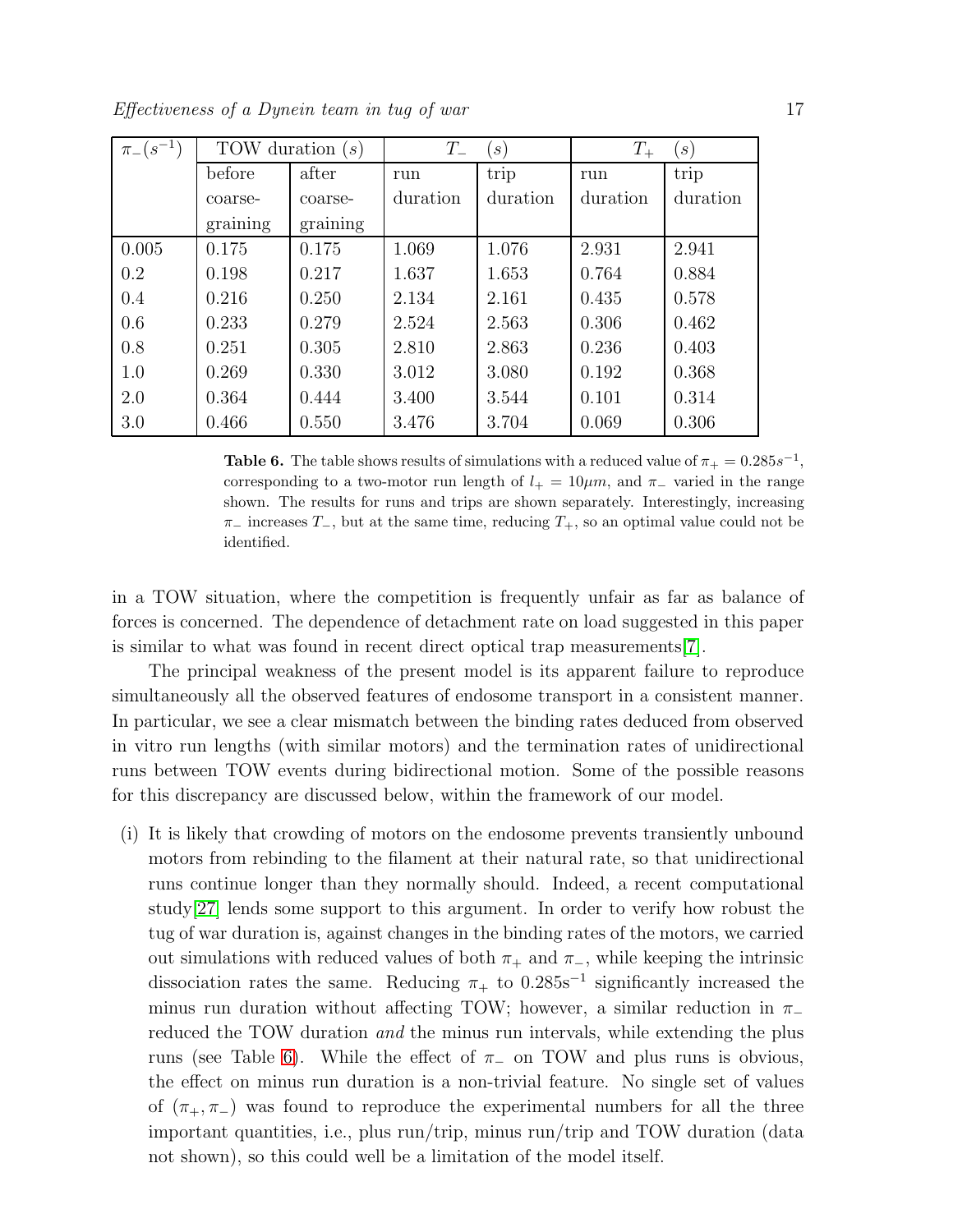- (ii) There is a likelihood that motors may detach from and re-attach to the cargo many times within the time scale of observation of transport. In this scenario, during a minus run, frequently, a kinesin may not be present on the cargo at all, and the run is interrupted only when a kinesin first binds to the cargo from solution which then binds to the filament. Therefore, the duration of the plus(minus) run is determined by the (presumably smaller) rate of binding of the dynein(kinesin) to the cargo from cytoplasm. In principle, therefore, this could result in a minus run being extended well beyond the time-scale determined by the binding rate of kinesin. However, it is unclear how this will affect plus runs, as the number of dyneins on the cargo is typically much larger than one.
- (iii) Finally, the possibility that a coordinating complex may indeed be responsible for regulating the duration of the runs while active TOW dictates reversals cannot be completely ruled out either.

Among the three possibilities discussed above, we have ruled out (i) after extensive simulations, while a systematic exploration of (ii) will require significant extension of the present model with additional data, well beyond the scope of the present paper. In our opinion, (iii) should be considered seriously after exhausting the other options. At this time, we feel that more experiments on bidirectional transport with detailed measurements of run lengths, pause/TOW events and reversal statistics would be desirable for a better quantitative understanding and characterization of this intriguing phenomenon. In addition, an extension of the present mean-field model to include the motor-motor and motor-cargo interactions[\[6,](#page-18-5) [20,](#page-19-5) [21,](#page-19-6) [22\]](#page-19-7) could also provide additional insights.

To summarize, we believe that our modeling efforts have yielded important insights into the mechanisms of bidirectional transport driven by TOW between asymmetric motor teams. The highlight of the present paper is the deduction of the non-monotonic nature of the detachment rate of dynein as a function of opposing load, from stall-time measurements done it in vitro. We find it interesting and reassuring that the modified detachment rate proposed fits well with in vitro stall-time data with beads in optical traps, as well as with tug-of-war data from endosomes. In light of the recent in vitro experimental results with dynein from  $Drosophila[7]$  $Drosophila[7]$ , our studies suggest that this might a universal property of cytoplasmic dynein.

What could be the underlying mechanism for the non-Kramers form of the detachment rate? Recently, Driver et. al. [\[28\]](#page-19-13) have suggested that load-dependent transport behaviour of multiple-motor teams can be understood better using models which explicitly include intermediate states between the bound and free states, and the transitions between these. Perhaps, a consideration of such intermediate states could provide a clue to the saturation of the dynein detachment rate beyond stall force.

From a statistical perspective, the bidirectional motion of cargoes carried by motors of opposing polarity is a biased random walk, but with a strong history-dependence. The origin of this history-dependence (in the present model) lies in the effective interaction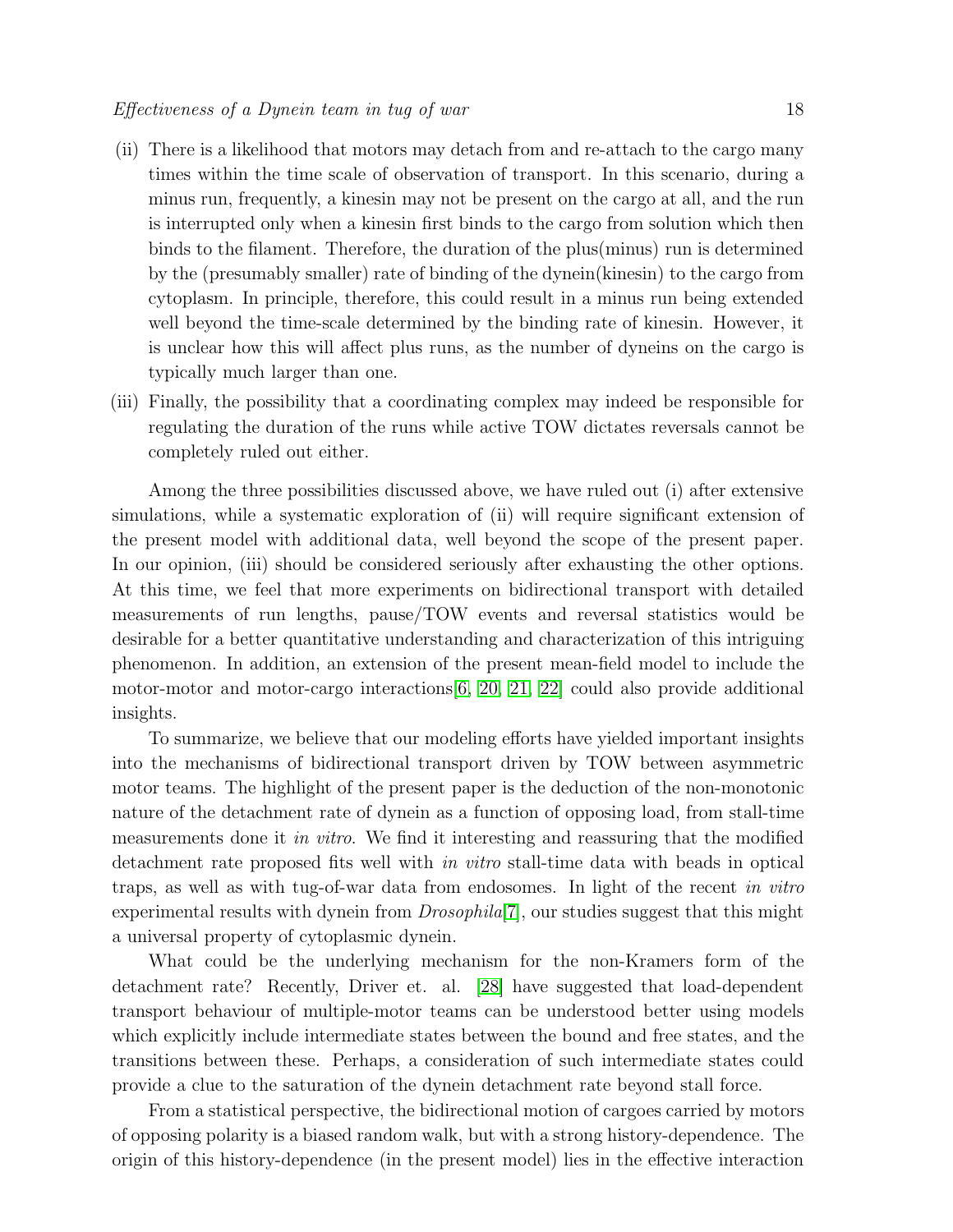between opposing motors via load-sharing. We have provided a glimpse of the novel features that arise from this interaction in Fig[.5](#page-13-0) which shows that the probability of direction reversal following a TOW depends on the direction of the preceding run. A more systematic and extensive investigation of the statistical properties of bidirectional cargo motion with varying motor numbers is presently under progress and will be reported elsewhere.

# Acknowledgments

M.G would like to thank Roop Mallik and other members of the Motor Proteins Lab, Department of Biological Sciences, TIFR, Mumbai for many fruitful discussions and sharing of their experimental data at various stages. MG also thanks RM for a careful reading of the manuscript and many valuable suggestions, as well as bringing reference[\[26\]](#page-19-11) to our attention. Both the authors acknowledge useful and illuminating discussions with A. Kunwar. We also acknowledge two anonymous referees for valuable suggestions in the first round of reviews.

## <span id="page-18-0"></span>References

- <span id="page-18-1"></span>[1] Gross S P 2004 Hither and yon: a review of bi-directional microtubule-based transport Phys. Biol. 1 R1-R11
- <span id="page-18-2"></span>[2] Welte M A 2004 Bidirectional Transport along Microtubules Curr. Biol. 14 R525-537
- [3] V. Soppina et al 2009 Tug of war between dissimilar teams of microtubule motors regulates transport and fission of endosomes Proc. Natl. Acad. Sci. USA 106(46) 19381-86
- <span id="page-18-3"></span>[4] Gazzola M et. al. 2009 A Stochastic Model for Microtubule Motors Describes the In Vivo Cytoplasmic Transport of Human Adenovirus PLOS Comp. Biol. 5(12) e1000623
- <span id="page-18-4"></span>[5] Shubeita G T et al 2008 Consequences of motor copy number on the intracellular transport of kinesin-1 lipid droplets Cell 135 1098-1107
- <span id="page-18-5"></span>[6] Kunwar A et al 2008 Stepping, strain gating, and an unexpected force-velocity curve for multiplemotor-based transport Curr. Biol. 18(16) 1173-83
- <span id="page-18-6"></span>[7] Kunwar A et al 2011 Mechanical stochastic tug-of-war models cannot explain bidirectional lipiddroplet transport Proc. Natl. Acad. Sci. USA 108(47) 18960-65
- <span id="page-18-7"></span>[8] M¨uller M J I, Klumpp S and Lipowsky R 2008 Tug-of-war as a cooperative mechanism for bidirectional cargo transport by molecular motors *Proc. Natl. Acad. Sci. USA* 105(12) 4609-14
- <span id="page-18-8"></span>[9] Müller M J I, Klumpp S and Lipowsky R 2010 Bidirectional Transport by Molecular Motors: Enhanced Processivity and Response to External Forces Biophys. J. 98 2610-18
- <span id="page-18-9"></span>[10] Klumpp S and Lipowsky R 2005 Cooperative cargo transport by several molecular motors Proc. Natl. Acad. Sci. USA 102 (48) 17284-9
- <span id="page-18-10"></span>[11] Nascimento A A, Roland, J T and Gelfand V I 2003 Pigment cells: a model for the study of organelle transport Annu. Rev. Cell Dev. Biol. 19 469-91
- <span id="page-18-12"></span><span id="page-18-11"></span>[12] Gross S P, Welte M A, Block S M and Wieschaus E F 2002 Coordination of opposite-polarity microtubule motors J. Cell Biol. 156 715-24
- <span id="page-18-13"></span>[13] Valetti C et al 1999 Role of dynactin in endocytic traffic: effects of dynamitin overexpression and colocalization with CLIP-170 Mol. Biol. Cell 10 4107-20
- [14] Murray J W, Bananis E and Wolkoff A W 2000 Reconstitution of ATP-dependent movement of endocytic vesicles along microtubules in vitro: an oscillatory bidirectional process Mol. Biol. Cell 11 419-33